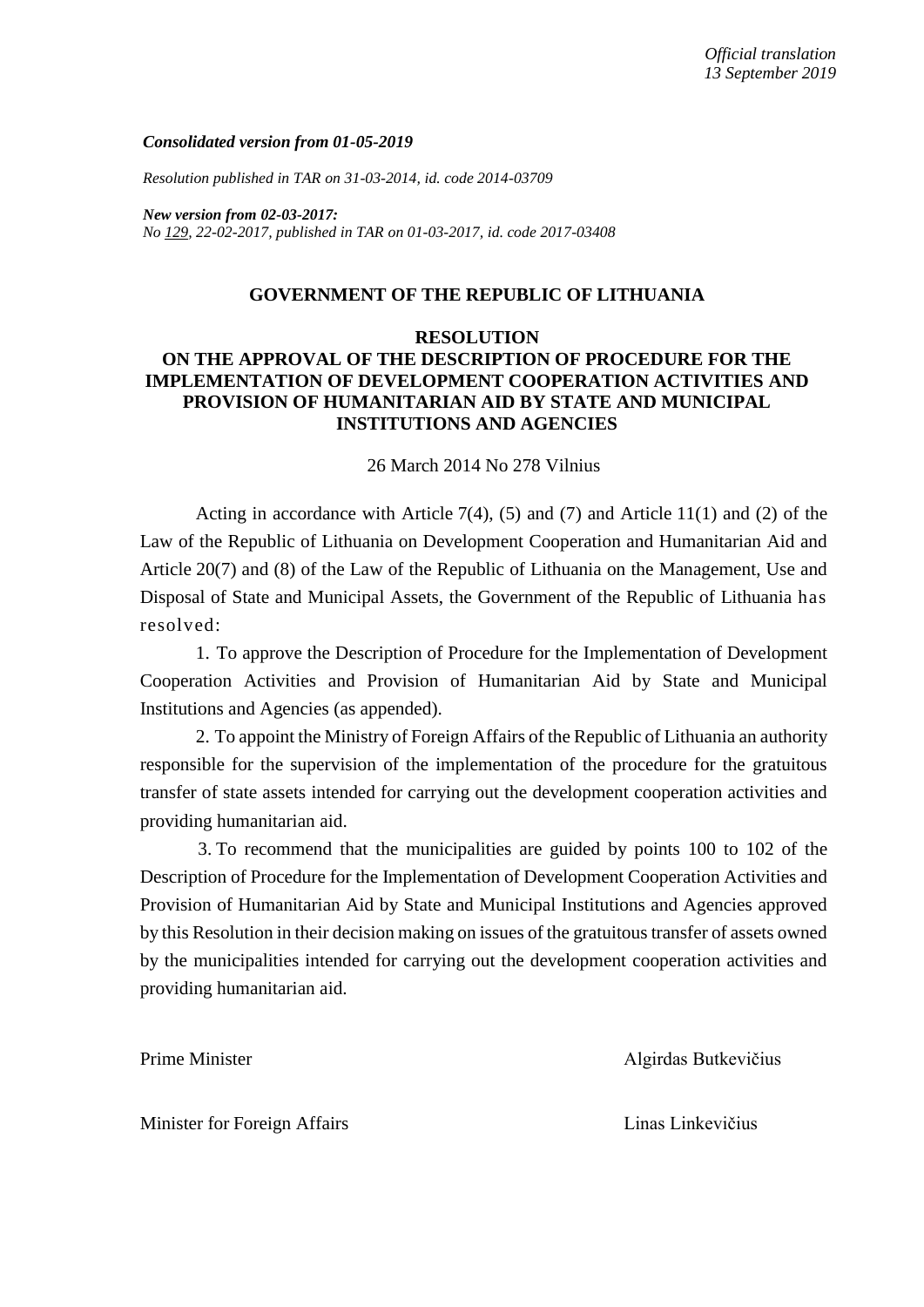### APPROVED

By Resolution No 278 of the Government of the Republic of Lithuania of 26 March 2014 (Version of Resolution No 129 of the Government of the Republic of Lithuania of 22 February 2017)

# **DESCRIPTION OF PROCEDURE FOR THE IMPLEMENTATION OF DEVELOPMENT COOPERATION ACTIVITIES AND PROVISION OF HUMANITARIAN AID BY STATE AND MUNICIPAL INSTITUTIONS AND AGENCIES**

## **CHAPTER I GENERAL PROVISIONS**

1. The Description of Procedure for the Implementation of Development Cooperation Activities and Provision of Humanitarian Aid by State and Municipal Institutions and Agencies (hereinafter 'the Description of Procedure') sets out a procedure for state and municipal institutions and agencies (hereinafter 'the institution') for the participation in the development cooperation activities and the implementation of development cooperation projects, financial requirements for the implementation of these projects, a procedure for the provision of development assistance by other means, a procedure for providing humanitarian aid, and a procedure for the transfer of state-owned assets managed by institutions on a trust basis and intended for the development cooperation activities or the provision of humanitarian aid, as well as for public information on the development cooperation activities and the provision of humanitarian aid.

2. In their decision making on the participation in the development cooperation activities and the provision of humanitarian aid outside the Republic of Lithuania (hereinafter 'Lithuania'), the institutions shall be guided by the Law of the Republic of Lithuania on the Development Cooperation and Humanitarian Aid (hereinafter 'the Law') and the Description of Procedure, and have regard to recommendations of the Ministry of Foreign Affairs of the Republic of Lithuania (hereinafter 'the Ministry of Foreign Affairs').

3. In accordance with the Law and the Description of Procedure, the institution shall have the right to draw up its own description of procedure for the implementation of development cooperation activities and the provision of humanitarian aid (hereinafter 'the Institutional Description of Procedure') approved by the head of the institution.

*No [301,](https://www.e-tar.lt/portal/legalAct.html?documentId=2076e0e059c211e98b599e654d7d03a0) 03-04-2019, published in TAR on 08-04-2019, id. code 2019-05742*

4. Decisions on carrying out development cooperation activities and the provision of humanitarian aid shall be made by the head of the institution or his authorised person. In the cases specified in point 7 of the Description of Procedure, the adoption of any decision of the head of the institution or his authorised person shall require a recommendation of the Development Cooperation and Humanitarian Aid Commission (hereinafter 'the Commission').

5. The commissions shall be set up by the ministries, institutions not subordinated to the

*Point amended:*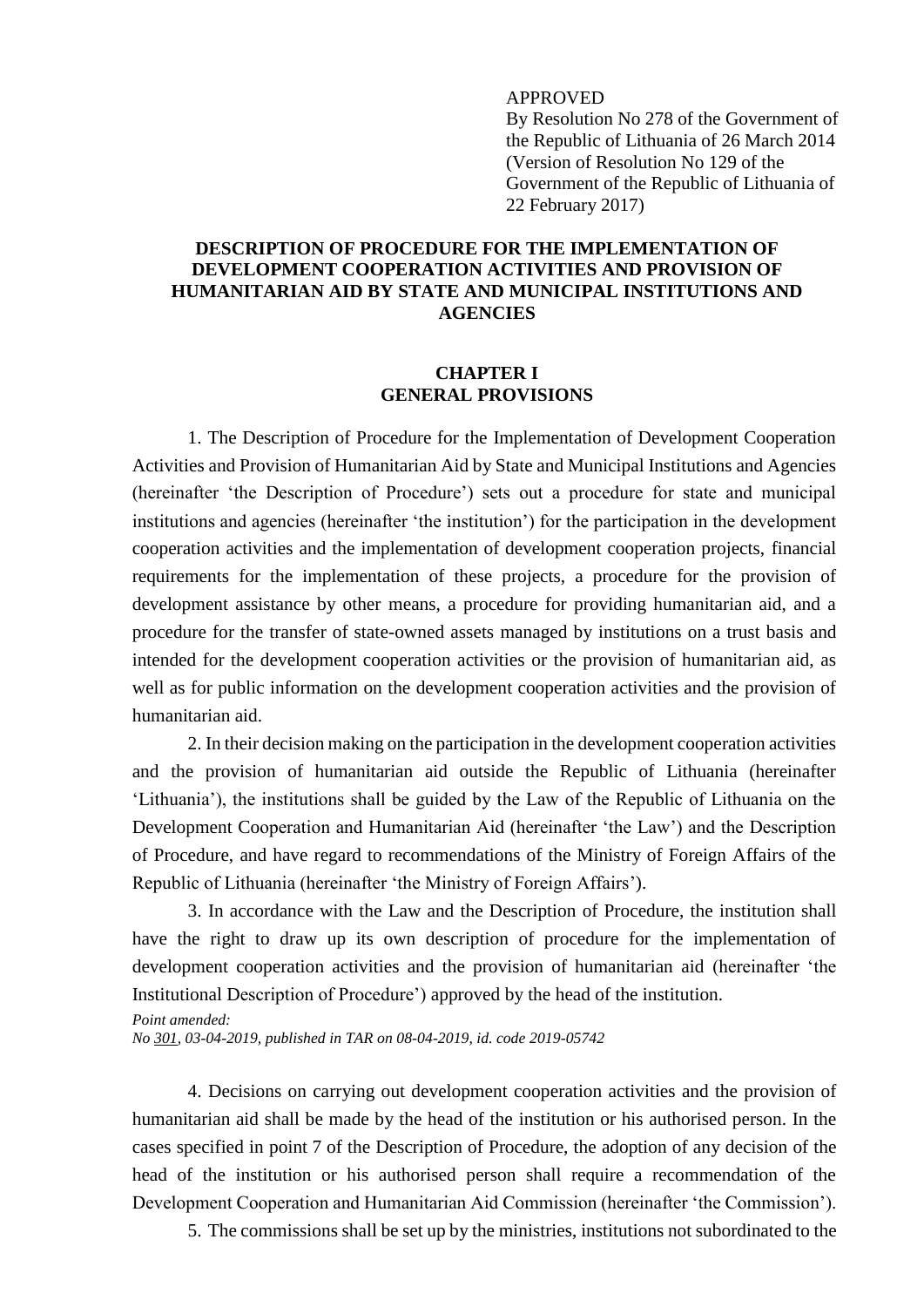ministries or state institutions headed by the manager of state budget appropriations under the Law of the Republic of Lithuania on the Budget Structure, and municipal institutions and agencies, as well as diplomatic representations, consular posts and special missions under the procedure set forth by the Minister for Foreign Affairs. Setting up the Commission shall be mandatory only where the institutions have the intention to participate in the development cooperation activities and/or provide humanitarian aid. The institutions where no Commission is set up shall follow the recommendations from the Commission of the ministry of the relevant sphere of governance or the appropriate municipality.

*Point amended: No [301,](https://www.e-tar.lt/portal/legalAct.html?documentId=2076e0e059c211e98b599e654d7d03a0) 03-04-2019, published in TAR on 08-04-2019, id. code 2019-05742*

6. When setting up the Commission, the institution shall approve the regulations of the Commission laying down its operational goals and functions, the rights and responsibilities of its members and the rules of procedure.

7. The Commission shall make recommendations to the head of the institution or his authorised person for decision making in the cases specified in points 39, 80, 97 and 102 of the Description of Procedure. The institution shall inform the Ministry of Foreign Affairs about these decisions of the head of the institution or his authorised person within 10 working days from such decision making.

8. For the purposes of this Description of Procedure, the following definitions shall apply:

8.1. **Co-funding** means a way of providing development assistance where more than one international donor is involved in joint funding of development assistance projects and programmes targeted at a partner country.

8.2. **Democracy promotion** means a part of the development cooperation policy, which aims to promote democratic processes in a partner country, i.e. to consolidate good governance principles, ensure the dissemination of democratic values and the rule of law, thereby contributing to the mitigation of threats to the national security of Lithuania.

8.3. **Partner in a partner country** means a legal person registered in or a natural person residing in a partner country who cooperates when implementing a development cooperation project.

8.4. **Revised development cooperation project application** means a development cooperation project application which is drawn up in accordance with the approved form and which takes into account reservations of the Commission and recommendations of the institution.

8.5. **Development cooperation project** (hereinafter 'project') means a noncommercial activity aimed to achieve the goals of the development cooperation policy of Lithuania in a partner country or Lithuania and carried out in accordance with the development cooperation project implementation agreement.

8.6. **Development cooperation project administrator** (hereinafter 'project administrator') means an entity that administers a project.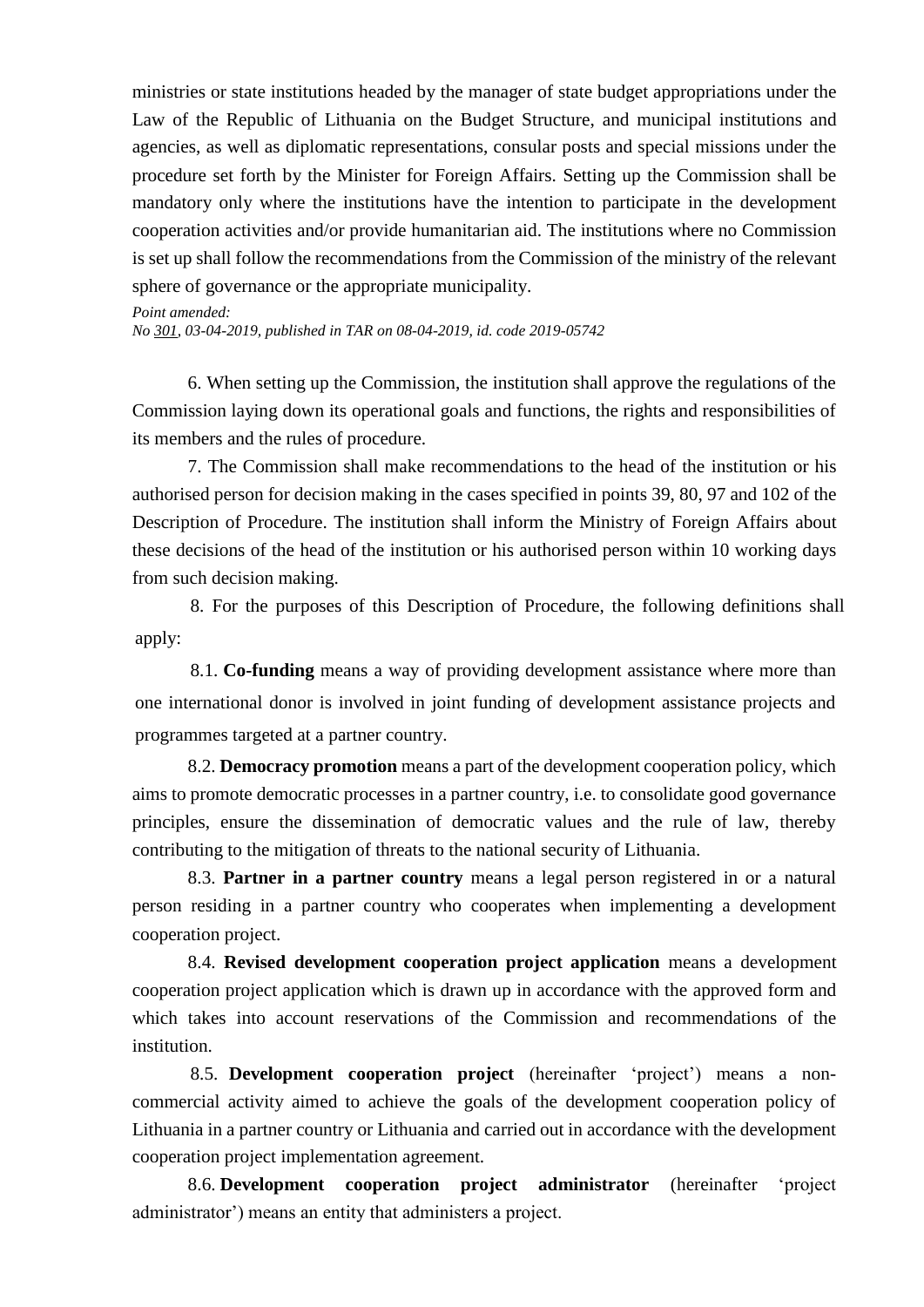8.7. **Administration of development cooperation projects** means the organisation of project selection and/or the conclusion of implementation agreements on selected projects, and/or the supervision of implementation of these agreements, and/or the evaluation of reports on implemented projects.

8.8. **Development cooperation project implementation agreement** (hereinafter 'project implementation agreement') means an agreement concluded between the project administrator and the project implementer for achieving the development cooperation goals set out in the project application or revised project application.

8.9. **Development cooperation project concept** (hereinafter 'project concept') means the initial project selection procedure document, which, with account of the type of a call for applications, is drawn up by the institution or project applicant, and which presents the project idea, goals and outcomes.

8.10. **Development cooperation project application** (hereinafter 'project application') means a document drawn up in accordance with the approved form and containing project goals and objectives, and representing a mandatory annex to the project implementation agreement.

8.11. **Development cooperation project manager** means a person appointed by the project implementer to organise the implementation of the project according to the project implementation agreement.

8.12. **Development cooperation project implementer** means a Lithuanian or foreign legal person, other organisation, a division thereof, or a natural person who becomes a party to a project implementation agreement the other party being the project administrator.

8.13. Other definitions used in the Description of Procedure shall be those as defined in the Law and the Law of the Republic of Lithuania on the Management, Use and Disposal of State and Municipal Assets.

9. The Minister for Foreign Affairs shall approve the recommended forms of the documents required for the implementation of development cooperation activities and the provision of humanitarian aid.

*Point amended: No [301,](https://www.e-tar.lt/portal/legalAct.html?documentId=2076e0e059c211e98b599e654d7d03a0) 03-04-2019, published in TAR on 08-04-2019, id. code 2019-05742*

10. The procedure for the implementation of projects on bilateral development assistance provided by Lithuania shall apply also to projects which foresee cooperation with more than one partner country.

## **CHAPTER II PARTICIPATION OF STATE AND MUNICIPAL INSTITUTIONS AND AGENCIES IN DEVELOPMENT COOPERATION ACTIVITIES**

11. The priorities of development cooperation activities are specified in the development cooperation policy guidelines laid down in the Development Cooperation Interinstitutional Action Plan approved by the Government of the Republic of Lithuania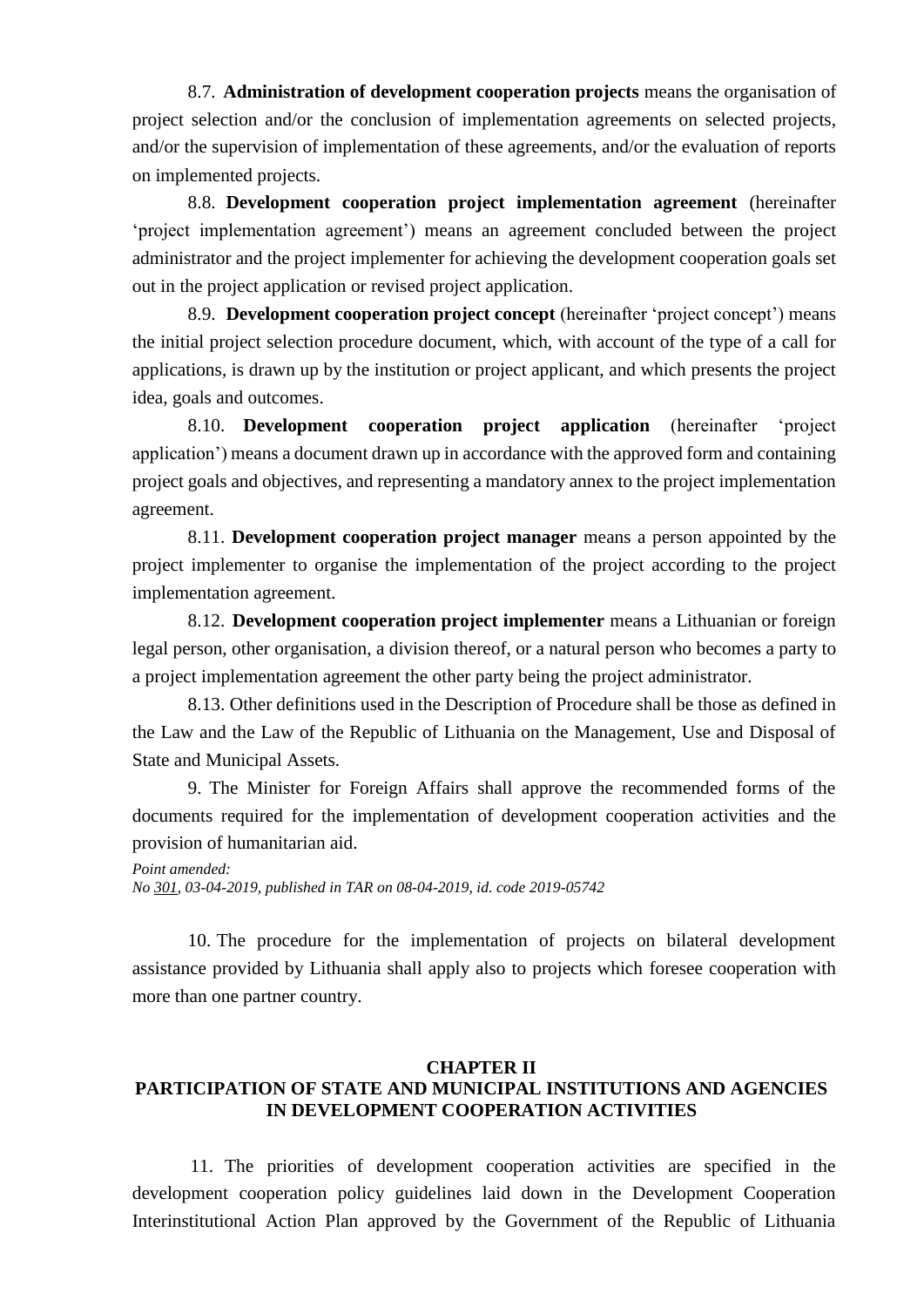(hereinafter 'the Development Cooperation Policy Guidelines').

12. With a view to the situation in a particular partner country which necessitates to increase or reduce the development cooperation assistance provided by Lithuania or amend the priorities of such assistance, the Ministry of Foreign Affairs shall make appropriate recommendations to the institutions.

13. The institution that plans to carry out development cooperation activities not provided for in the Development Cooperation Policy Guidelines or the recommendations of the Ministry of Foreign Affairs shall, prior to taking a decision on the participation in such activities, apply to the Ministry of Foreign Affairs. On evaluating the information provided, the Ministry of Foreign Affairs shall, within 10 working days from receipt of the application, make a recommendation to the institution concerning the reasonableness of participation in such development cooperation activities.

14. Having regard to the Development Cooperation Policy Guidelines and after evaluating the recommendations of the Ministry of Foreign Affairs, the institution shall take the decision on the participation in development cooperation activities. Where such activities cover the implementation of projects, these shall be managed by the Central Project Management Agency (hereinafter 'the Central Project Management Agency'), a public body, except where the institution is capable of managing such projects on its own with greater efficiency, using the funds allocated to it in a rational way.

15. The institution managing a project or the Central Project Management Agency shall be considered the project administrator.

16. The institution shall evaluate the ability to manage projects with greater efficiency, using the allocated funds in a rational way, on the basis of the following criteria:

16.1. The institution has successfully managed at least one project of the value not less than 70 per cent of the project to be managed within the last three years. The project managed by the institution was completed and managed by relying only on the capacity of the institution. A project shall be considered successfully managed if the institution can confirm its completion by a letter of confirmation of project implementation or the final report.

16.2. The institution has a sufficient number of qualified civil servants and/or employees working under an employment contract (hereinafter 'employees') capable of ensuring successful project management. The requirements for the number and competences of employees shall be set out with account being taken of the complexity, length and scope of a project. An institution wishing to manage a project on its own shall have at least one employee who within the last three years has managed at least one development cooperation project of the value not less than 70 per cent of the value of the project to be managed. The completion of a project managed by an employee shall be confirmed by a letter of confirmation of project implementation or the final report.

17. Taking into consideration the results of the evaluation referred to in point 16 of the Description of Procedure, the institution shall take the decision to manage on its own a development cooperation project to be implemented if it meets the criteria specified in point 16 hereof, or shall transfer the project administration functions to the Central Project Management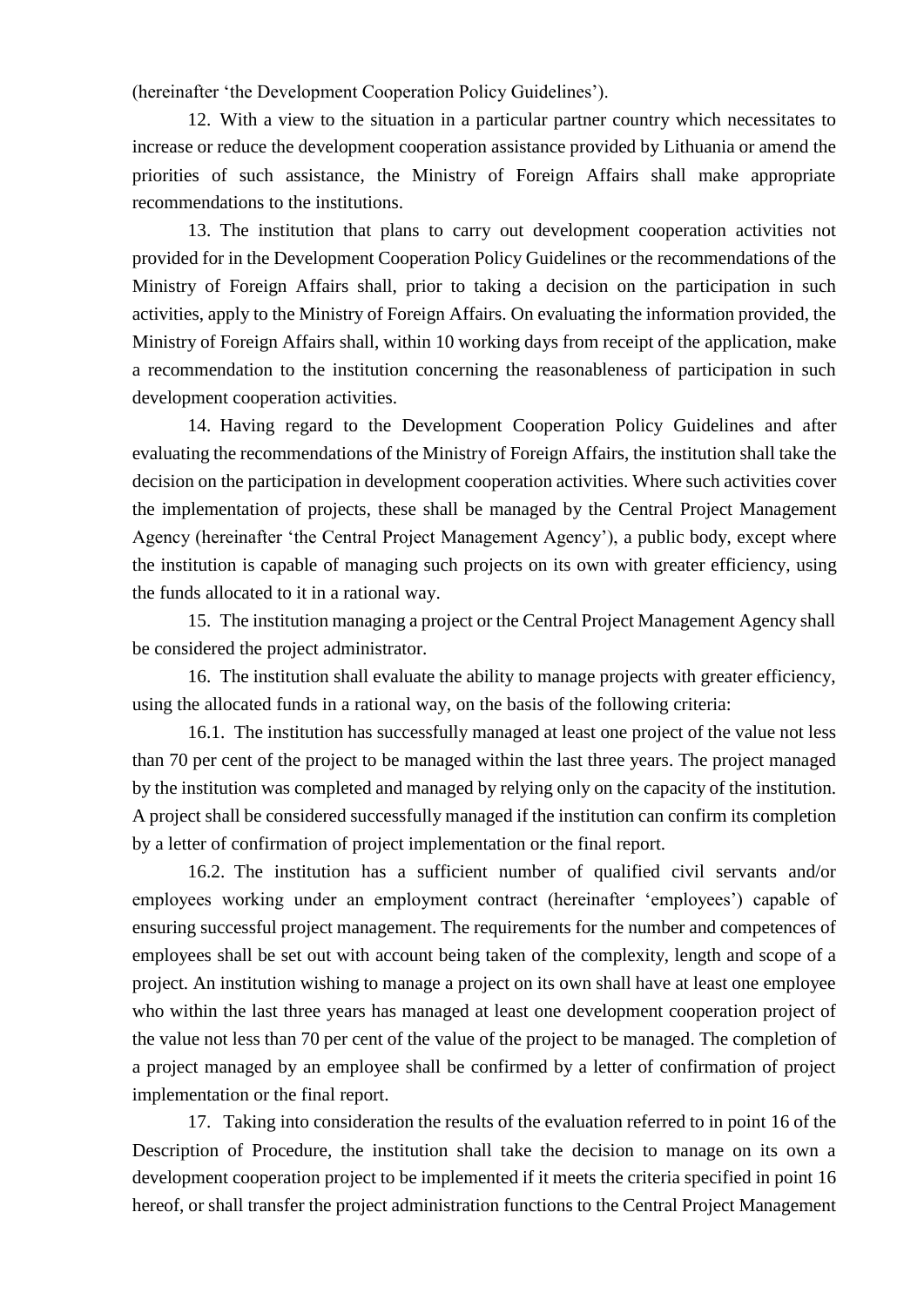Agency.

18. The institution shall provide information on the results of the evaluation referred to in point 16 of the Description of Procedure and the decision taken on the project administrator to the Ministry of Foreign Affairs within 5 working days from the adoption of the decision.

19. Where the Central Project Management Agency acts as a project administrator, a partnership agreement between the institution allocating the funding for projects and the Central Project Management Agency shall be concluded. The agreement shall specify the procedure for project selection, the procedure for the award of contracts to selected projects and the supervision of their implementation, the payment procedure for project administration and the rules for setting the rates, and the procedure for transferring the funds of the institution funding the projects to the Central Project Management Agency. The partnership agreement may also lay down other conditions of cooperation between the institution allocating the funding and the Central Project Management Agency. Payment to the Central Project Management Agency for project administration shall be the compensation of expenses relating to project administration incurred by the Central Project Management Agency. This compensation shall not exceed 10 per cent of the value of projects subject to administration.

## **CHAPTER III PROJECT IMPLEMENTATION**

20. The institution shall take the decision on a call for applications for projects or project concepts (hereinafter 'the call') regarding its content and method of publication, deadlines for submission of applications for projects or project concepts and other related issues.

21. Calls may be of the following two types:

21.1. a call for applications for projects in accordance with the project concepts developed by the institution, and

21.2. a call for project concepts in accordance with the Development Cooperation Policy Guidelines.

22. When taking the decision to publish a call for applications for projects and/or project concepts, the institution shall allocate funds earmarked for the implementation of projects by the type of each call.

23. Completed and signed project applications or project concepts including the mandatory annexes may be sent by email and/or registered post, or delivered to the address specified in the call or submitted by other means indicated in the call until the deadline specified in the call.

24. The project administrator shall register project applications or project concepts that meet the general requirements concerning the means and dates of document submission as indicated in the call. Project applications or project concepts submitted after the expiry of the deadline and ignoring the means of submission specified in the call shall not be registered and evaluated, and the person submitting the project application or project concept shall be notified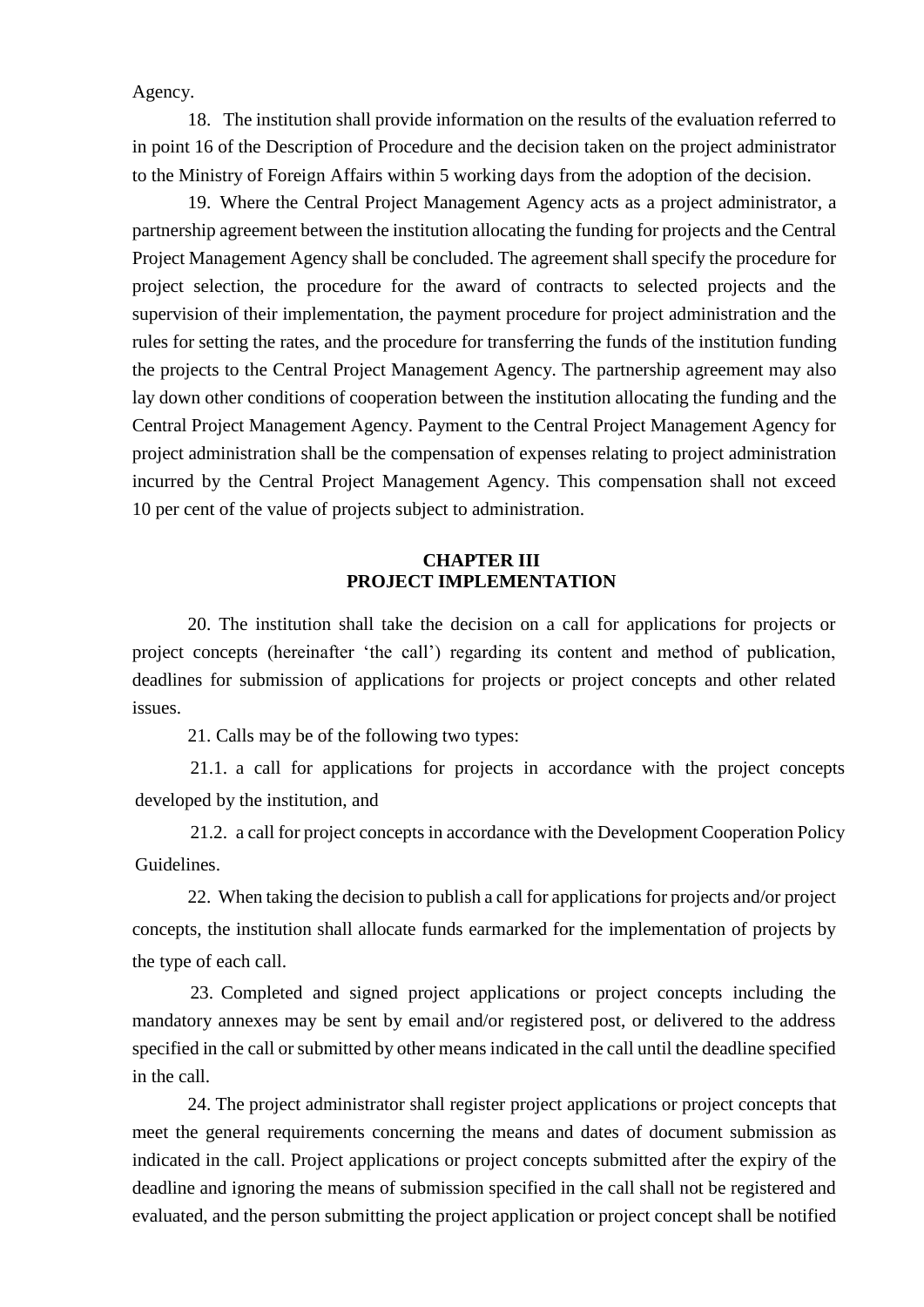thereof by email.

25. The project application shall specify at least one partner in a partner country and include the partner's consent to cooperate on project implementation. No partner in a partner country shall be required for the implementation of activities related to public information or democracy promotion, or in case the applicant is an entity of a partner country or an international organisation.

26. In the project application and revised project application (if any) the applicant shall specify the total value of the project, the share of financing requested from the budget of the institution, the existing (future) amount of funding from other sources if provided for, and the applicant's financial contribution or the contribution in kind (if any).

27. The project budget shall constitute an integral part of any project application. It shall be drawn up in accordance with the project structure and comply with the project activities.

28. The project application and project concept submitted shall comply with the strategic agreements and/or bilateral cooperation agreements of the European Union, Lithuania and the partner country involved in project implementation, and/or development strategies of a partner country, and/or the Development Cooperation Policy Guidelines.

29. On expiry of the deadline for the submission of project applications and/or project concepts, the project administrator shall, not later than 15 working days from the expiry of the deadline, publish on its website the information about the registered project applications and/or project concepts, specifying the total number of project applications or project concepts received, the applicants, project titles and the total amount of funds claimed.

30. Project applications and project concepts shall be evaluated by the employees appointed by the project administrator, unless the partnership agreement referred to in point 19 of the Description of Procedure provides otherwise. The evaluation shall start after the expiry of the deadline for the submission of project applications and/or project concepts.

31. Project applications and project concepts shall be evaluated in the following phases:

31.1. the administrative evaluation of a project application or project concept, which shall determine whether a project application or project concept is fully completed or whether all annexes to the project application or project concept have been submitted, etc.;

31.2. the evaluation of the content of a project application or project concept, which shall determine whether a project application or project concept meets the content criteria set out in the call and whether a project is eligible for financing.

32. The evaluation of project applications and project concepts shall respect the principles of:

32.1. confidentiality: it must be ensured that information provided in project applications and project concepts will be used for evaluation purposes only;

32.2. fairness: all project applications and project concepts must be subject to the same evaluation and selection principles;

32.3. impartiality: all persons involved in the evaluation and selection of project applications and project concepts must declare a potential conflict of interest, and must be made aware of their functions and responsibilities;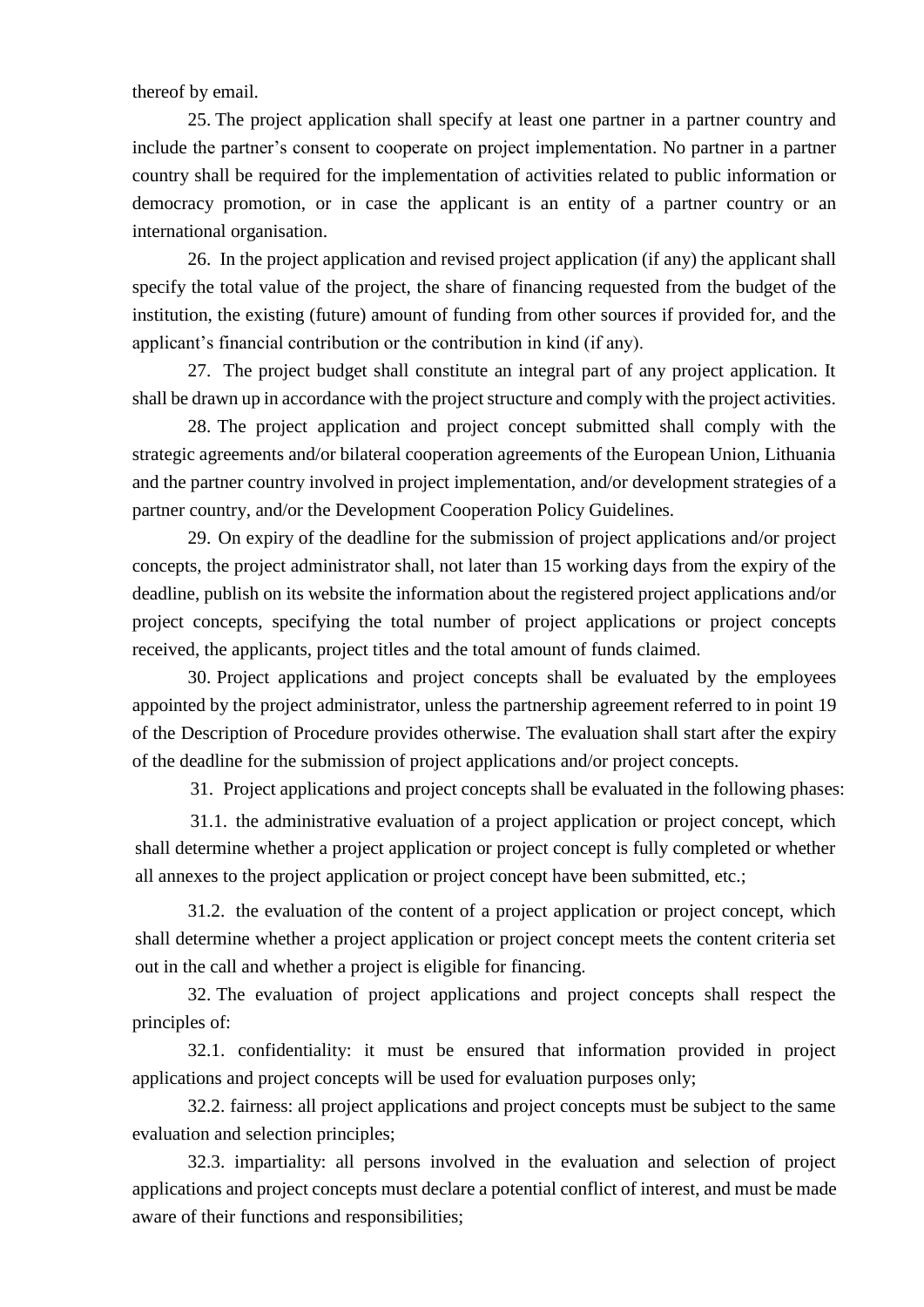32.4. transparency: the selection results of project applications and project concepts must be made public.

33. If the administrative evaluation of a project application or project concept finds that a project application or project concept has some shortcomings, except where the shortcomings are inessential (technical errors), a communication shall be sent by email to the applicant who submitted a project application or project concept specifying the identified shortcomings and informing the applicant that the content of a project application or project concept will not be subject to evaluation. If a project application or project concept is found to contain inessential shortcomings (technical errors), the project administrator shall notify the applicant thereof, and the applicant may, within 5 working days from the dispatch of the information on inessential shortcomings (technical errors), submit a revised project application or project concept. The list of inessential shortcomings (technical errors) shall be compiled by the project administrator.

34. The content of a project application or project concept in which no shortcomings are found during the administrative evaluation or the inessential shortcomings (technical errors) of which are corrected by the applicant within the time limit specified in point 33 of the Description of Procedure shall be evaluated in accordance with the same evaluation form. The evaluation form shall be published together with other call related documents and shall specify the possible lowest and highest score assigned to each criterion referred to in point 36 of the Description of Procedure.

35. During the evaluation, an appropriate score shall be awarded to each project application or project concept in accordance with compliance to the criteria referred to in point 36 of the Description of Procedure. This score shall be equal to the sum of scores awarded for compliance with each criterion. An additional score may be awarded to an application for compliance with the additional criteria of evaluation of project applications specified in the call of the institution. The additional criteria may be provided for if the call foresees a specific development cooperation activity and the applicants are expected to have specific abilities or experiences. The score that may be awarded for compliance with the additional criteria shall not exceed 20 per cent of the maximum total score that may be given to a project application or project concept.

36. The general project evaluation criteria shall be as follows:

36.1. project relevance: the evaluation examines whether a project complies with the development cooperation activities and partner countries specified in the call, contributes to the implementation of the United Nations sustainable development goals, helps to transfer the experience of Lithuanian institutions gained when implementing democratic reforms and good governance, and contributes to the development of democracy, security and stability and/or economic development and trade growth in a partner country or to the cooperation of a partner country with the European Union;

36.2. project efficiency: the evaluation examines whether the objectives and tasks of a project are properly formulated (are concrete, measurable and defined in terms of time), whether the expected outcomes comply with the project objectives and tasks and meet the needs of a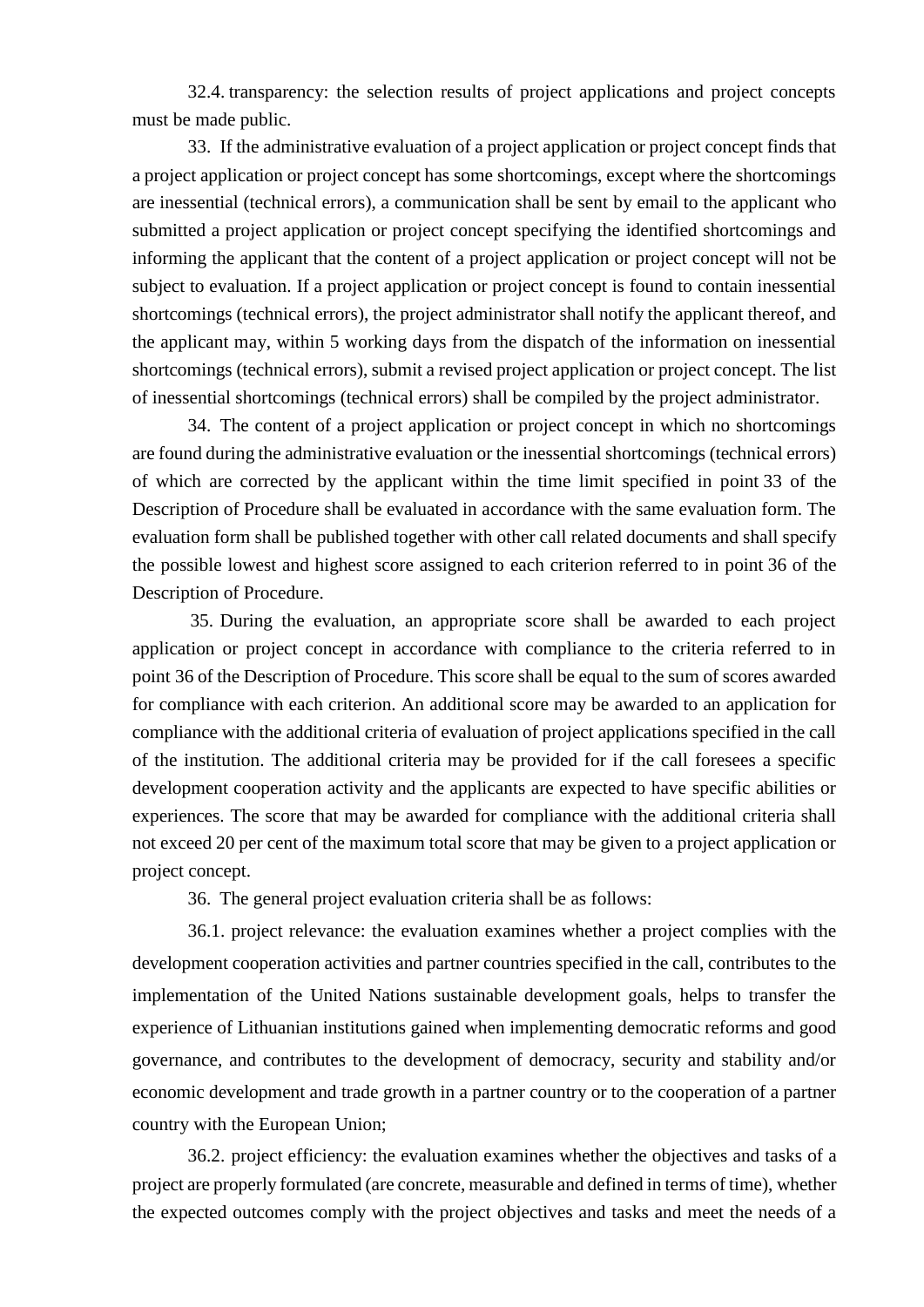partner country and/or region, and whether the planned activities are related to the planned expenses for achieving appropriate outcomes;

36.3. justification of project financing: the evaluation examines whether the project budget submitted is drawn up in accordance with the project structure and complies with the planned activities, and whether the expenses provided for in the project budget for the implementation of activities are eligible for financing;

36.4. project continuity and impact: the evaluation examines whether the proposed project is or can be continual, whether clear arguments confirming the need for and possibility of continuity are provided, whether the expected outcomes will ensure project continuity and be used following the implementation of the project, whether the institutional capacity of a partner country is sufficient for continuing the activities commenced, using the outcomes of the implemented project in a partner country and monitoring their utilisation, and whether the participation of the partner of the project implementer in a partner country in project implementation is foreseen;

36.5. ability of the project implementer to organise and manage the project: the evaluation examines whether the functions of project participants and the need for participating in the project are clearly and appropriately defined and their responsibility is identified, whether the organisational structure provided by the project implementer is appropriately established and the functions of the team are defined, and whether the project implementer has the experience and competence required for implementing the submitted project;

36.6. ability of the project implementer to publicise the project: the evaluation examines whether the project provides for particular measures designed for ensuring the visibility of the project in Lithuania and encouraging the Lithuanian public to support development cooperation, and whether the project foresees some information events or measures in a partner country for increasing the visibility of Lithuania.

37. After the evaluation of all project concepts and/or project applications is completed, the evaluations of project applications and/or project concepts shall be submitted for consideration to the Commission which shall, having regard to project applications and/or concepts with the content that has received the best evaluation, as well as to the funds assigned for project implementation and the priorities of the Programme of the Government of the Republic of Lithuania, adopt a recommendation as to which project applications should be approved, approved with a reservation or disapproved, and/or decide which applicants who submitted project concepts should receive a proposal to draw up a project application or project application with a reservation. The reservation may be related to the scope of the project, revision or modification of activities, finances, etc.

38. If the Commission decides to propose the applicant submitting a project concept to draw up a project application or application with a reservation, a time limit of 20 working days from the dispatch of information for drawing up the application shall be set, unless the Commission defines another time limit which may not be shorter than 10 working days.

39. The recommendation of the Commission concerning project applications which should be approved or approved with a reservation or disapproved shall be submitted to the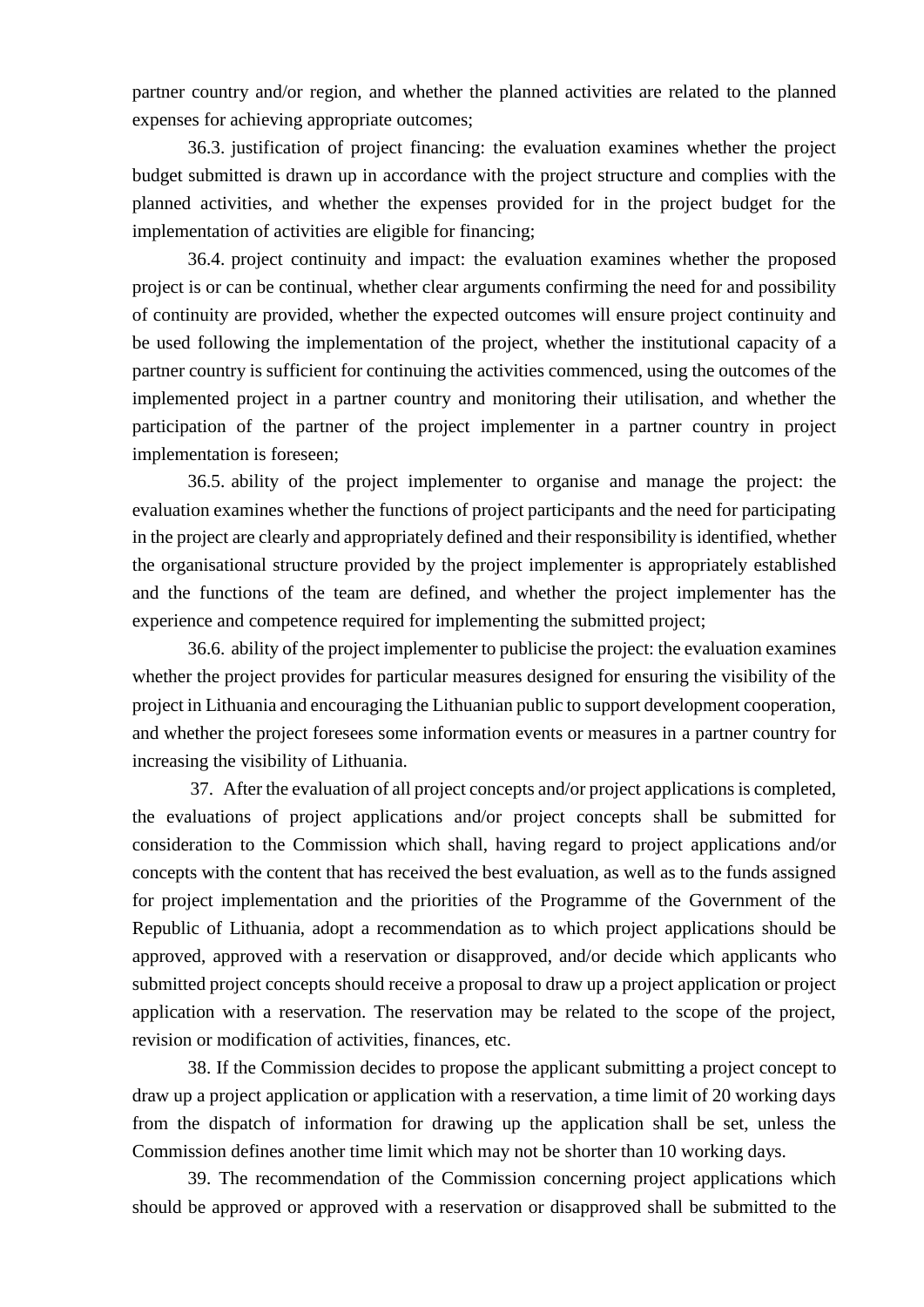head of the institution or his authorised person. Having regard to the recommendation of the Commission, the head of the institution or his authorised person shall take the decision on the granting of financing for the implementation of project applications.

40. The information on project applications with respect to which the decision to grant financing has been taken shall be provided in writing by the project administrator to the Ministry of Foreign Affairs prior to notifying the applicant thereof, with a view to preventing double project funding (this procedure shall not apply with respect to projects funded by the Ministry of Foreign Affairs). Such information shall specify project implementers, project titles, project activities and partner countries (if any). If the Ministry of Foreign Affairs finds out that all the project activities are already funded by another institution, it shall, not later than within 5 working days from receipt of this information, notify in writing the project administrator who supplied the information. No project implementation agreement shall be signed with such an applicant. If the Ministry of Foreign Affairs finds out that part of the project activities is already funded by another institution, the project administrator shall grant the applicant a time limit of 5 working days from the dispatch of information for revising the application to contain only activities not funded by other institutions. A revised project application shall be evaluated under the procedure laid down in this chapter.

#### *Point amended:*

*No [301,](https://www.e-tar.lt/portal/legalAct.html?documentId=2076e0e059c211e98b599e654d7d03a0) 03-04-2019, published in TAR on 08-04-2019, id. code 2019-05742*

41. The applicants submitting project applications and project concepts shall be informed of the decisions taken with regard to the evaluation of project concepts and project applications by the project administrator by email not later than within 10 working days from the adoption of the decision.

42. The project administrator shall sign a project implementation agreement with the applicant who submitted the project application for which the funding has been allocated, except in cases defined in point 40 of the Description of Procedure. Project application or revised project application shall be attached to the project implementation agreement.

43. The project implementation agreement shall lay down:

43.1. the subject matter of the project implementation agreement;

43.2. the starting and closing dates for project implementation;

43.3. the rights and obligations of the parties to the project implementation agreement;

43.4. the funding amount, payment terms, including possible advance payment, as well as the procedure;

43.5. liability of the parties to the project implementation agreement;

43.6. terms and conditions for the modification and termination of the project implementation agreement;

43.7. dispute settlement procedures;

43.8. procedure for submitting a project implementation report and an interim project implementation report (if the length of the project is more than one year).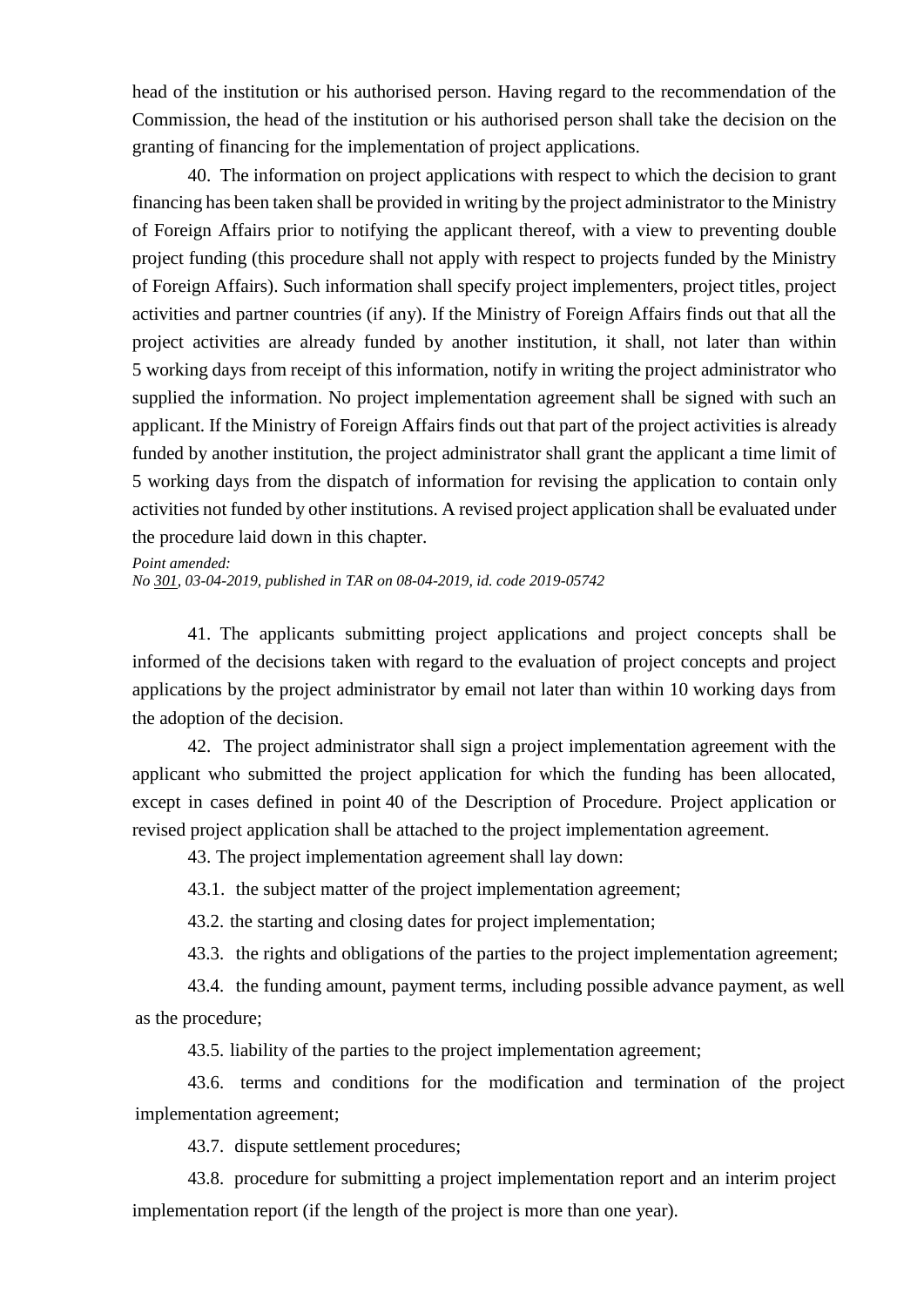44. The project implementation agreement may also lay down other terms and conditions related to project implementation.

### *Point amended:*

*No [301,](https://www.e-tar.lt/portal/legalAct.html?documentId=2076e0e059c211e98b599e654d7d03a0) 03-04-2019, published in TAR on 08-04-2019, id. code 2019-05742*

45. The project implementer shall be responsible for setting up a project team with clearly defined roles and responsibilities. The project implementer shall appoint a project manager. The project implementer shall bear the responsibility for the actions of the project manager, their impact on the project and their compliance with the provisions and objectives of the project implementation agreement.

46. The starting date of project implementation shall be the date of signature of the project implementation agreement, unless the project implementation agreement provides otherwise.

*Point amended: No [301,](https://www.e-tar.lt/portal/legalAct.html?documentId=2076e0e059c211e98b599e654d7d03a0) 03-04-2019, published in TAR on 08-04-2019, id. code 2019-05742*

47. The project administrator shall regularly monitor the implementation of the project. If the Central Project Management Agency acts as a project administrator, it shall provide information on the progress of project implementation to the institution funding the project under the procedure laid down in the partnership agreement referred to in point 19 of the Description of Procedure.

48. The project implementation agreement may foresee the possibility for the project implementer to modify at the project implementation stage the activities and/or their schedule and/or the project budget provided for in the project application or revised project application, which have no essential impact on the scope, goal and objectives of the project, do not increase the share of the project budget funded by the institution, do not reduce the amount of the financial contribution by the project implementer and do not exceed the limits applicable to the expenditure. If such modifications are necessary, the project manager shall contact the project administrator by email and submit a reasoned request to authorise non-essential modifications of the activities and/or their schedule and/or the project budget line. Following the consideration of the request, the project administrator shall approve the request in full or in part or reject it and notify the project implementer thereof, specifying the reasons by email within five working days from receipt of the request.

### *Point amended: No [301,](https://www.e-tar.lt/portal/legalAct.html?documentId=2076e0e059c211e98b599e654d7d03a0) 03-04-2019, published in TAR on 08-04-2019, id. code 2019-05742*

49. Where necessary, project funds may be transferred from one budget line to another, but not exceeding 15 per cent of the value of the project budget line funded by the institution. With respect to the transfer of funds, the project implementer shall address the project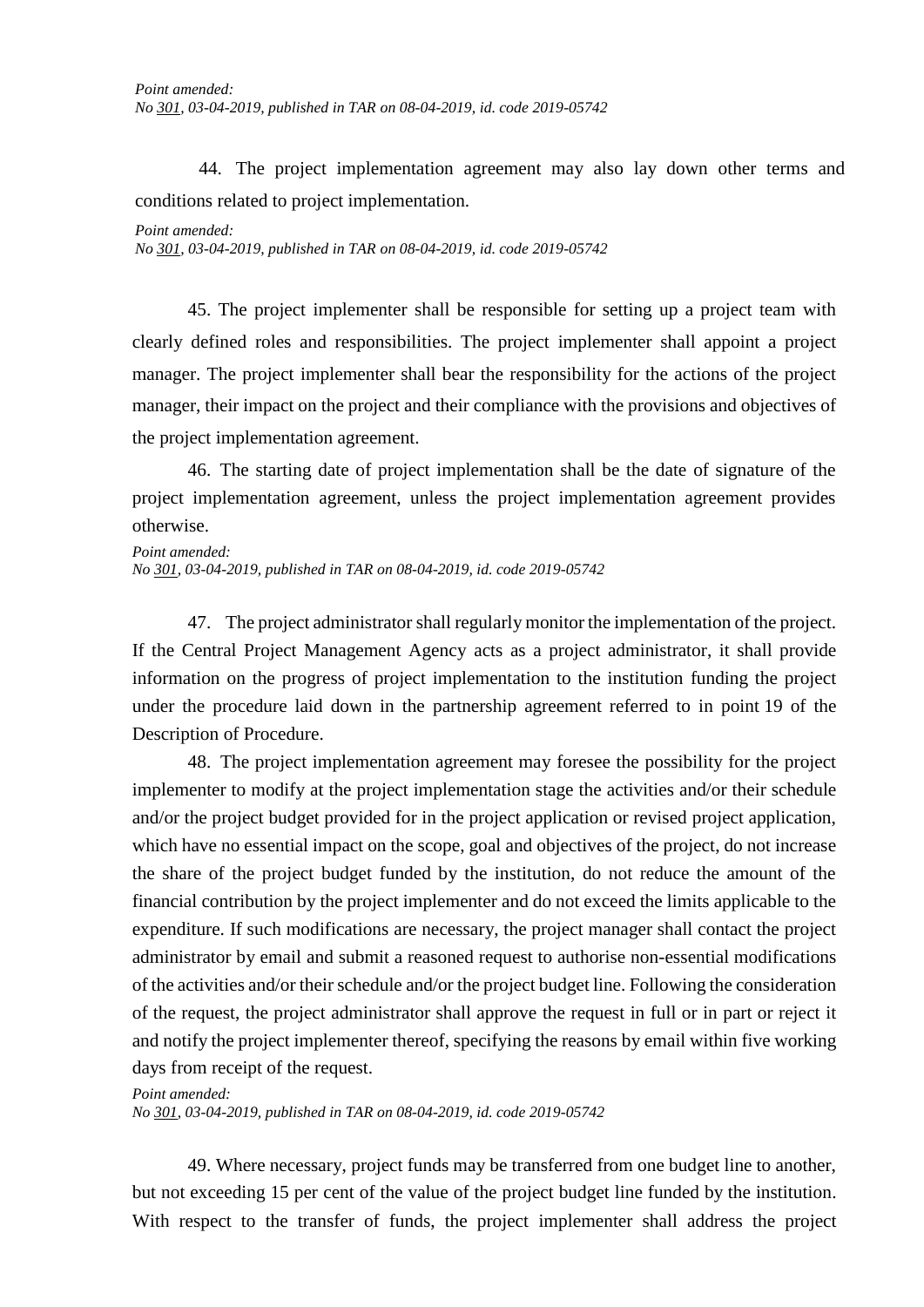administrator by email with a reasoned request. Following the consideration of the request, the project administrator shall approve the request in full or in part or reject it and notify the project implementer thereof, specifying the reasons by email within five working days from receipt of the request.

*Point amended: No [301,](https://www.e-tar.lt/portal/legalAct.html?documentId=2076e0e059c211e98b599e654d7d03a0) 03-04-2019, published in TAR on 08-04-2019, id. code 2019-05742*

50. If at the project implementation stage expenditure savings are generated and the project implementer proposes to use them for new activities not included in the project, or objective reasons occur which require modification of the deadline of project implementation, the project implementer shall inform the project administrator thereof by email. The project administrator may take the decision to change the deadline of project implementation so that the modification thereof would ensure effective project implementation, and/or to allow using the saved funds for other activities not included in the project which comply with the project objectives and would add value to the project.

#### *Point amended:*

*No [301,](https://www.e-tar.lt/portal/legalAct.html?documentId=2076e0e059c211e98b599e654d7d03a0) 03-04-2019, published in TAR on 08-04-2019, id. code 2019-05742*

51. If the project administrator takes the decision to allow using the saved funds for new activities not included in the project and/or changing the deadline of project implementation, an addendum to the project implementation agreement shall be signed. The addendum shall specify new activities, if any, and new deadlines and terms for the new activities or the activities not yet implemented. In case an addendum is signed on the use of savings, it shall be accompanied by a project estimate specifying the funds allocated for each activity.

### *Point amended:*

*No [301,](https://www.e-tar.lt/portal/legalAct.html?documentId=2076e0e059c211e98b599e654d7d03a0) 03-04-2019, published in TAR on 08-04-2019, id. code 2019-05742*

52. Having implemented the project, the project implementer shall submit a project implementation report to the project administrator by 1 December of the current year, unless the project implementation agreement provides otherwise. The project implementation report (the signed project implementation report along with the copies of documents supporting project expenditure) shall be sent to the project administrator by registered post or email or delivered by other means specified in the project implementation agreement. The date of receipt of the project implementation report shall be considered the date of registration of the project implementation report with the project administrator.

#### *Point amended:*

*No [301,](https://www.e-tar.lt/portal/legalAct.html?documentId=2076e0e059c211e98b599e654d7d03a0) 03-04-2019, published in TAR on 08-04-2019, id. code 2019-05742*

53. The project implementation report shall consist of the content and financial parts.

54. The content part of the report shall cover the following points:

54.1. relevance: the consistency of the obtained outcomes with the goals and the needs of the target group;

54.2. impact: the impact that the project will have on the future social and economic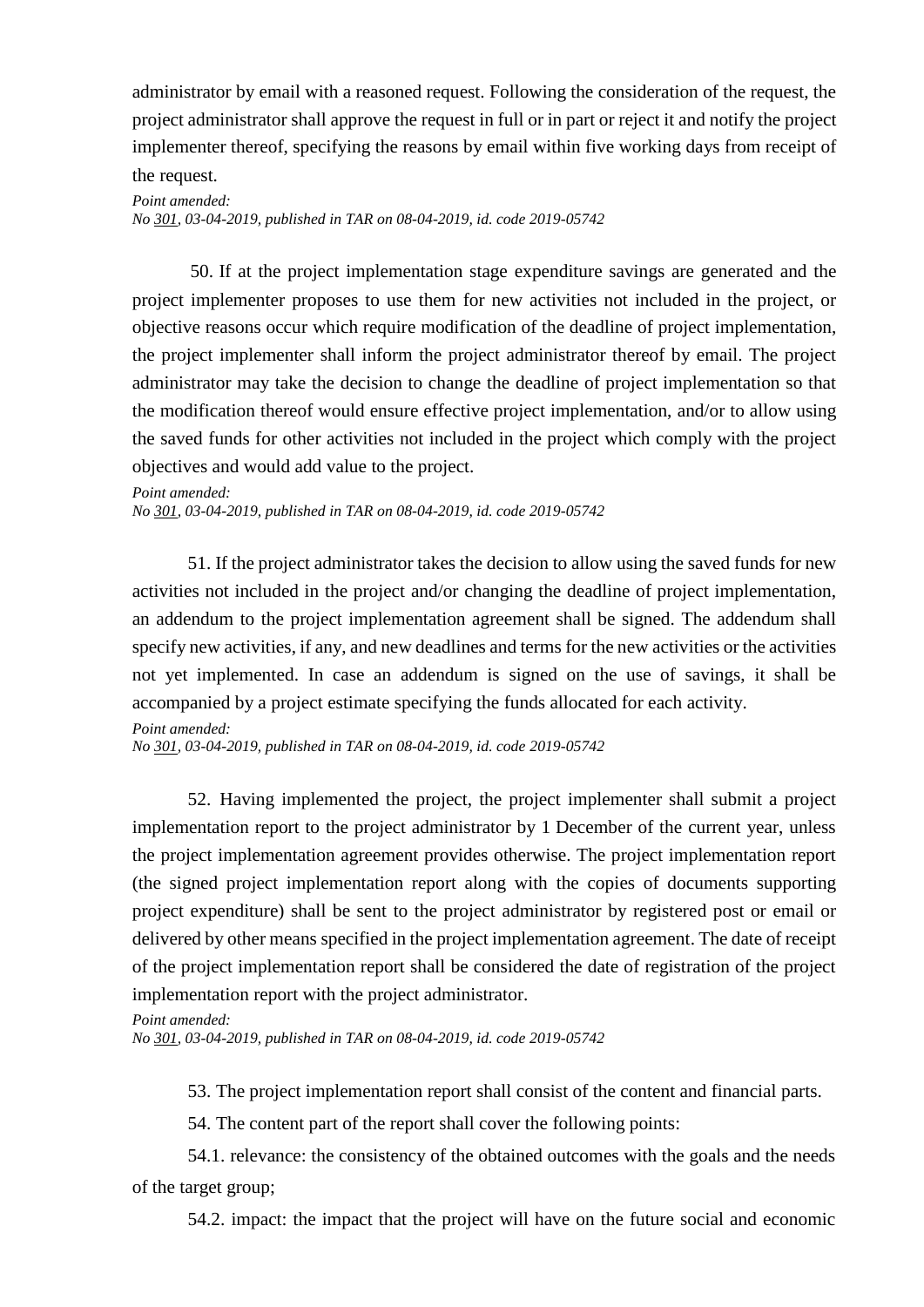changes of the beneficiaries;

54.3. risk factors: problems encountered when implementing the project (if any), and their impact on the project outcomes; notable circumstances or factors to be considered when planning to continue the project or implement a new project, relying on the experience gained when implementing this project;

54.4. sustainability: the continuity ensured by the project outcomes and the benefit gained by the beneficiaries after the completion of the project;

54.5. effectiveness: rational use of financial resources to achieve the outcomes, and the relation of the project's financial and other costs (human, time, etc.) with the outcomes of the project.

55. The financial part of the project implementation report shall be compiled in accordance with the requirements of the Law of the Republic of Lithuania on Accounting.

56. Evaluation of the project implementation report shall be performed by the project administrator, unless the partnership agreement referred to in point 19 of the Description of Procedure provides otherwise. The aims of evaluation of the project implementation report shall be to:

*Point amended:*

*No [301,](https://www.e-tar.lt/portal/legalAct.html?documentId=2076e0e059c211e98b599e654d7d03a0) 03-04-2019, published in TAR on 08-04-2019, id. code 2019-05742*

56.1. evaluate the outcomes achieved by the project;

56.2. evaluate the impact of the project on the target groups;

56.3. identify the project's strengths and weaknesses;

56.4. evaluate the appropriateness of the choice of the project, the project implementer and the activities;

56.5. evaluate the rationality of the use of funds for the implementation of project activities and the achievement of the goal.

57. The evaluations of the project implementation report drawn up by the project administrator shall be submitted for consideration to the Commission which shall make a recommendation to the head of the institution to approve the project implementation report in full or in part or reject it. The recommendation of the Commission shall specify the reasons of the proposal to approve the project implementation report in part or reject it and, in case of the recommendation to approve the project implementation report in part is taken, the amount of the project expenditure proposed to be recognised as eligible. The Institutional Description of Procedure may foresee the right of the Commission to take the decision to approve the project implementation report in full or in part or reject it.

*Point amended:*

*No [301,](https://www.e-tar.lt/portal/legalAct.html?documentId=2076e0e059c211e98b599e654d7d03a0) 03-04-2019, published in TAR on 08-04-2019, id. code 2019-05742*

58. If the decision to approve the project implementation report in part or reject it is taken, the reasons shall be specified in the decision. If the decision to reject the project implementation report is taken, the project implementer shall return to the project administrator the funds transferred by the project administrator for project implementation under the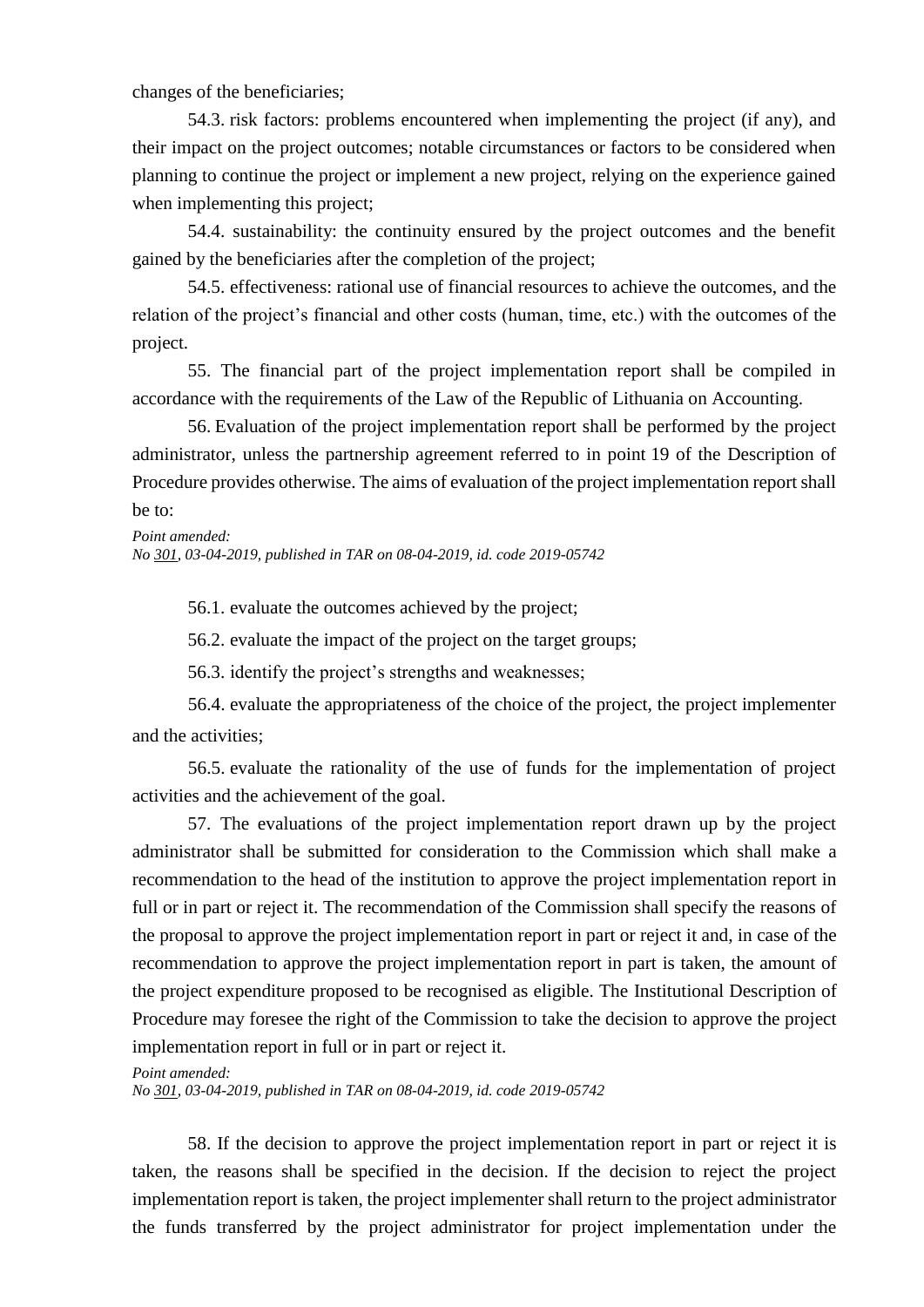procedure established by the head of the institution. *Point amended: No [301,](https://www.e-tar.lt/portal/legalAct.html?documentId=2076e0e059c211e98b599e654d7d03a0) 03-04-2019, published in TAR on 08-04-2019, id. code 2019-05742*

59. Following the approval by the head of the institution or the Commission, where such a right is set forth for the Commission in the Institutional Description of Procedure, of the project implementation report in full or in part, the project administrator together with the project implementer shall, within 10 working days from the adoption of the decision, unless otherwise provided for in the project implementation agreement, sign the statement confirming the implementation of project activities. The statement shall also specify the funds repayable (if any) by the project implementer to the project administrator and the amount due (if any) by the project administrator to the project implementer, as well as the settlement deadlines according to the procedure established by the head of the institution.

*Point amended: No [301,](https://www.e-tar.lt/portal/legalAct.html?documentId=2076e0e059c211e98b599e654d7d03a0) 03-04-2019, published in TAR on 08-04-2019, id. code 2019-05742*

60. The project shall be considered completed when the obligations of the parties to the agreement have been fulfilled and the statement confirming the implementation of project activities has been signed.

# **CHAPTER IV FINANCIAL REQUIREMENTS FOR PROJECT IMPLEMENTATION**

61. The acquisition of arms, military and other equipment, nuclear technology not intended for peaceful purposes, luxury goods, services or gifts and other activities contrary to the interests of Lithuanian foreign policy shall not be financed from the development cooperation assistance provided by the institutions.

*Point amended: No [301,](https://www.e-tar.lt/portal/legalAct.html?documentId=2076e0e059c211e98b599e654d7d03a0) 03-04-2019, published in TAR on 08-04-2019, id. code 2019-05742*

62. The project implementation agreement concluded in relation to the implementation of a project lasting more than one year may contain a reservation concerning project funding which in each calendar year of the validity of the project implementation agreement is made dependent on the funds allocated by the institution as development cooperation assistance. In addition, each calendar year the project administrator may conclude with the project implementer an addendum to the project implementation agreement already signed regarding funding to be made in a current calendar year**.**

### *Point amended:*

*No [301,](https://www.e-tar.lt/portal/legalAct.html?documentId=2076e0e059c211e98b599e654d7d03a0) 03-04-2019, published in TAR on 08-04-2019, id. code 2019-05742*

63. The project implementer must ensure the implementation of all the activities (i.e. works completed, services provided, etc.), and credibility and eligibility of the expenditure, i.e. the expenditure shall be actually incurred during the implementation of the project. The use of funds must be recorded in the project implementer's accounting documents.

64. Eligibility of expenditure shall be evaluated by the project administrator. The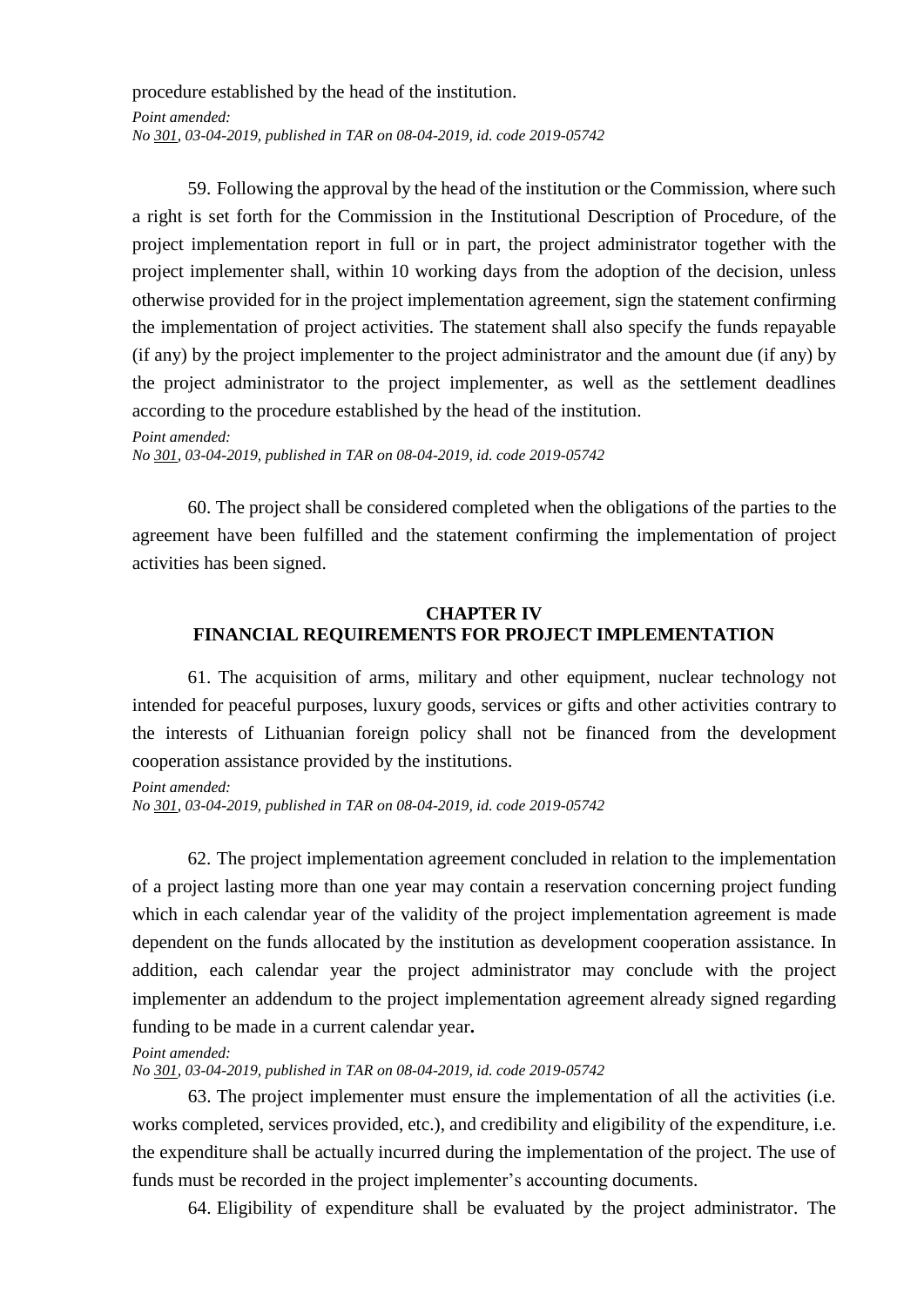incurred expenses shall be recognised as eligible by the head of the institution or the Commission, where such a right is set forth for the Commission in the Institutional Description of Procedure, by approving the report and the interim report (if any).

*Point amended: No [301,](https://www.e-tar.lt/portal/legalAct.html?documentId=2076e0e059c211e98b599e654d7d03a0) 03-04-2019, published in TAR on 08-04-2019, id. code 2019-05742*

65. Expenditure recognised as eligible shall include only expenses which:

65.1. are provided for in the project application or the revised project application annexed to the project implementation agreement;

65.2. comply with the terms and conditions of the project implementation agreement and are intended for the achievement of project goals;

65.3. are incurred when implementing the project;

65.4. are in line with the principle of cost-effectiveness;

65.5. are supported by documents justifying the expenses incurred by the project implementer and payment confirmations or documents of equivalent probative value, which are easy to verify, and which provide detailed specification of the actual expenses incurred. If payment confirmation documents originate in a partner country, the explanatory notes in the document must be made in Lithuanian by a person in charge of the financial part of project implementation.

*Point amended:*

*No [301,](https://www.e-tar.lt/portal/legalAct.html?documentId=2076e0e059c211e98b599e654d7d03a0) 03-04-2019, published in TAR on 08-04-2019, id. code 2019-05742*

66. The following project expenses shall be considered eligible:

66.1. Direct project expenses:

66.1.1. expenses for planned activities, such as fees for speakers and experts and their social security contributions;

66.1.2. remuneration expenses related to the implementation of project activities, and remuneration-related expenses;

66.1.3. secondment (travel) expenses;

66.1.4. expenses for the purchase of services (such as event organisation, catering, transport, rent of equipment for events) in line with market prices;

66.1.5. expenses for the acquisition of equipment where that is an integral part of the project;

66.1.6. works performance (contractual) expenses where that is an integral part of the project;

66.1.7. expenses related to project publicity (articles, dissemination of information in social media, posters, brochures, etc.);

66.1.8. remuneration for employees of institutions involved in the implementation of projects focusing on the activities aimed at pursuing the mission and goals of the institution, if this does not contradict the provisions of legislation on their remuneration;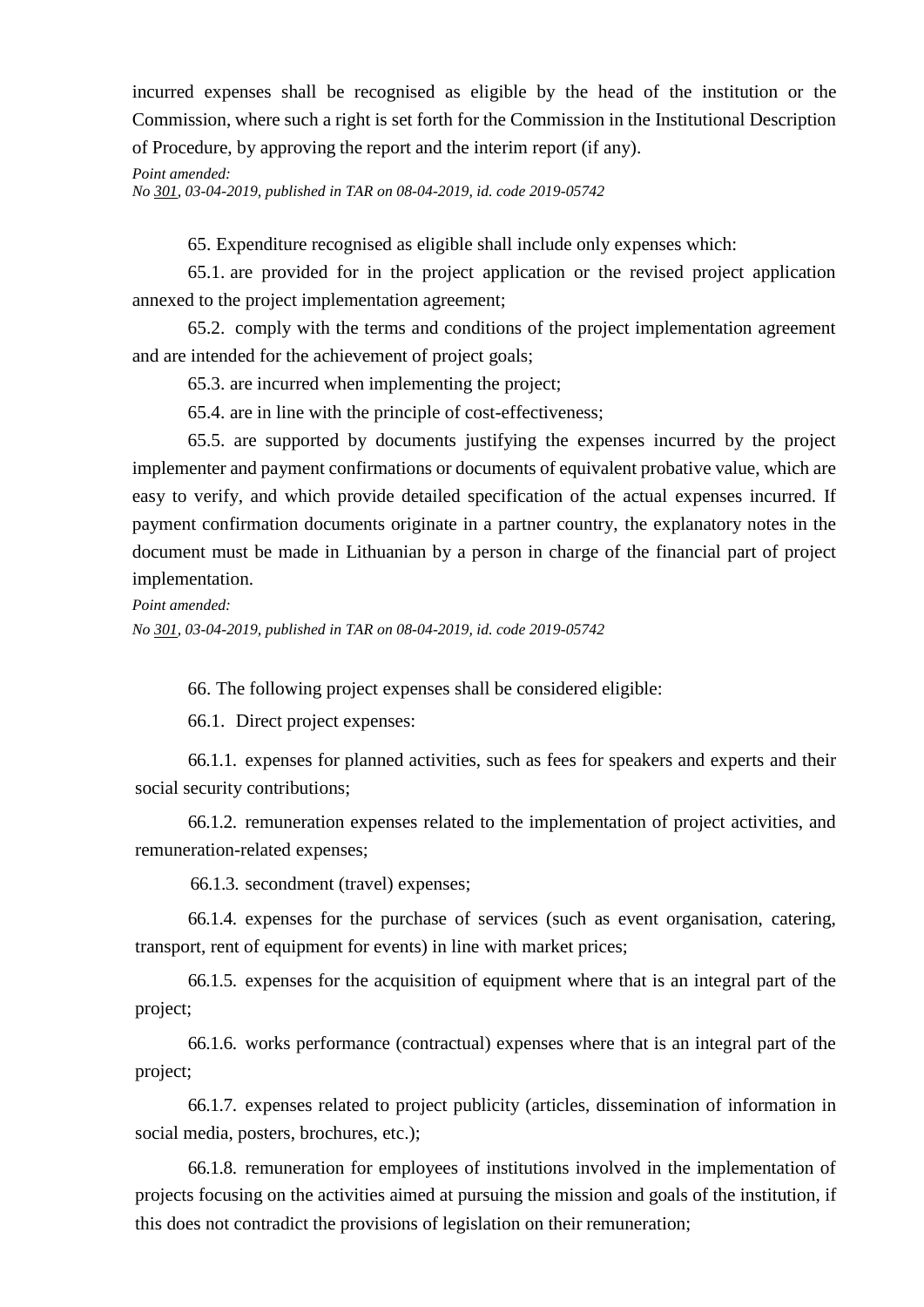66.1.9. necessary project implementation expenses paid by the partner of the project implementer when implementing the project, if such expenses were foreseen in the project application;

66.1.10. value added tax (hereinafter 'VAT'), which cannot be claimed back by the project implementer;

66.1.11. other expenses directly related to the implementation of project activities.

66.2. Indirect project expenses are foreseen project implementation expenses, which are not allocated for the direct implementation of the project activities but are necessary and directly related to direct project expenses, such as expenses for the lease of office space, vehicle rental and maintenance, acquisition or lease of current tangible assets, communications, financial services (payment services) and external audit, project management expenses incurred by the project implementer (for example, expenses for the actual remuneration of the project manager, coordinator, financial officer of the project and other members of the project team and remuneration-related expenses, where such expenses have been estimated and paid for the actual time spent on project implementation, or expenses for the procurement of project management or accounting services), and other expenses which are not foreseen in the project estimate but are necessary for the successful project implementation or have added value to the project.

*Point amended:*

*No [301,](https://www.e-tar.lt/portal/legalAct.html?documentId=2076e0e059c211e98b599e654d7d03a0) 03-04-2019, published in TAR on 08-04-2019, id. code 2019-05742*

66<sup>1</sup> . The amount of the indirect project expenses specified in point 66.2 of the Description of Procedure shall not exceed 25 per cent of the amount of the actual direct project expenses recognised as eligible and referred to in point 66.1 of the Description of Procedure. The specific percentage of the indirect project expenses not exceeding the rate indicated herein may be set by the head of the institution.

### *Point amended:*

*No [301,](https://www.e-tar.lt/portal/legalAct.html?documentId=2076e0e059c211e98b599e654d7d03a0) 03-04-2019, published in TAR on 08-04-2019, id. code 2019-05742*

67. Expenses recognised as ineligible shall not be covered. The following shall be considered ineligible project expenses:

67.1. interest paid by the project implementer, having benefited of the funds provided;

67.2. expenses for the acquisition of real estate, except when that is an integral part of the project implementation agreement;

67.3. expenses for the acquisition of non-current assets and other investments related expenses, including construction works, except when that is an integral part of the project;

67.4. in-kind contributions not provided for in the project implementation agreement instead of the foreseen funding;

67.5. expenses already being funded from other sources;

67.6. expenses which increase the cost of the project without adding proportionate value to the project;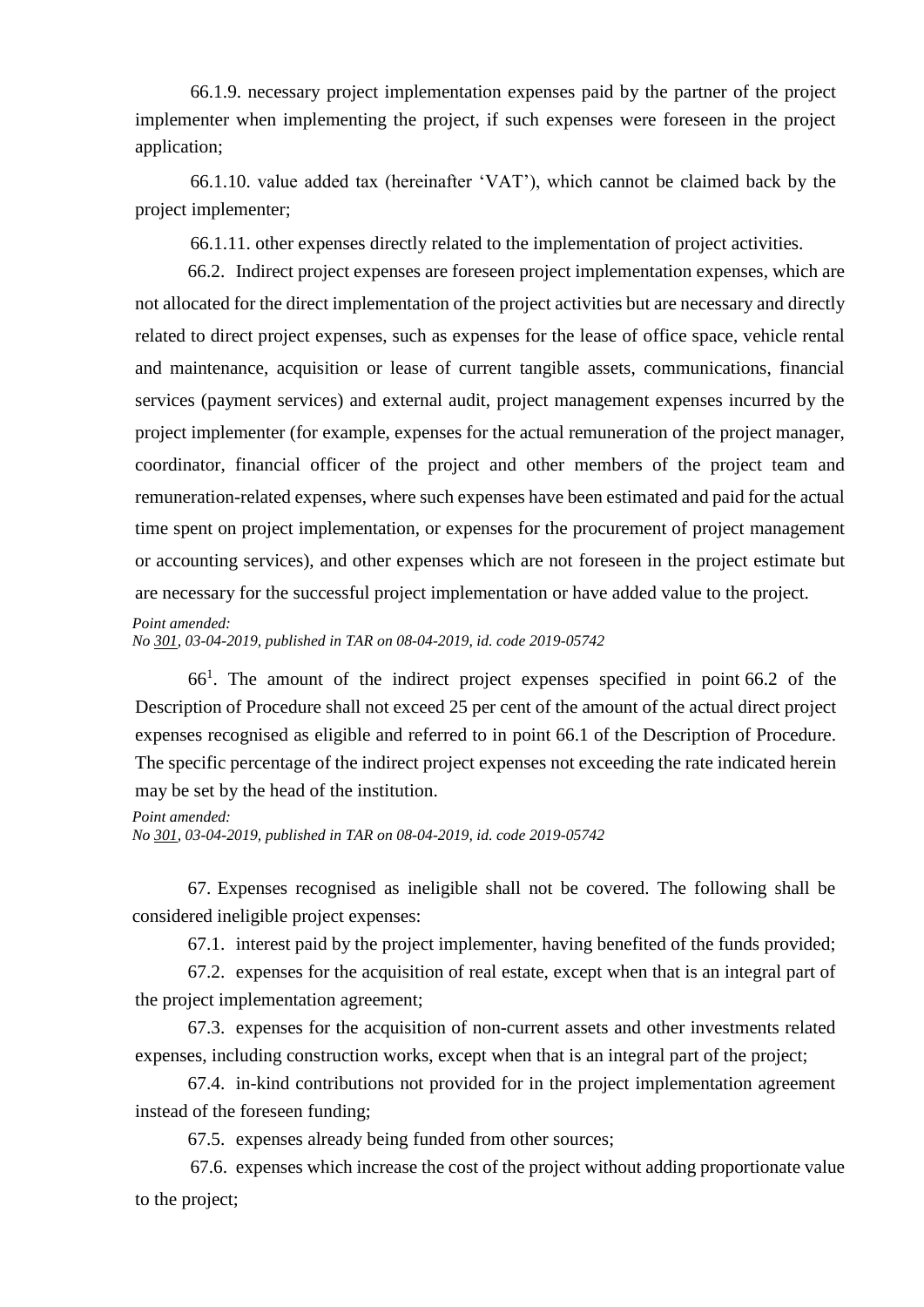67.7. VAT refundable to the project implementer;

67.8. all expenses incurred in breach of the Law of the Republic of Lithuania on the Budget Structure and the provisions of legislation on the utilisation of funds of other institutions.

*Point amended:*

*No [301,](https://www.e-tar.lt/portal/legalAct.html?documentId=2076e0e059c211e98b599e654d7d03a0) 03-04-2019, published in TAR on 08-04-2019, id. code 2019-05742*

68. If one or more of the activities of the project are not implement or are implemented partially or inappropriately, or the intended outcomes are not achieved or they are inadequate, the amount of expenses or a part thereof assigned for the activities may be deemed to be ineligible expenses by the Commission decision.

69. Expenses for catering shall not be covered, if experts, persons conducting courses and training and other participants in the project are paid per diem allowances during their official mission.

70. Per diem and housing rental expenses shall be regarded as eligible project expenses when calculated in accordance with the Resolution No 526 of the Government of the Republic of Lithuania of 29 April 2004 on the Payment of Per diem and Other Mission Expenses or, when the project implementer is an entity of a partner country or an international organisation, in accordance with the procedure specified in the legislation of the respective partner country or international organisation on the payment of mission expenses, if that has been agreed upon in the project implementation agreement.

### *Point amended:*

*No [301,](https://www.e-tar.lt/portal/legalAct.html?documentId=2076e0e059c211e98b599e654d7d03a0) 03-04-2019, published in TAR on 08-04-2019, id. code 2019-05742*

71. The interest earned on the disposal of the project funds in a bank account must be returned to the project administrator within the period referred to in the statement confirming the implementation of project activities, but not later than five working days before the end of the current year, and in cases where the Central Project Management Agency acts as a project administrator - not later than 10 working days before the end of the current year.

72. The project implementer may include in the financial part of the project implementation report only those expenses that were incurred and paid at the project implementation stage.

73. All project expenses must be supported also by payment documents, such as payment orders, account statements, cash register orders, receipts (slips) or other documents showing that the payment was made. In case a financial contribution of an applicant is foreseen in the application, it must be supported by documents.

#### *Point amended:*

*No [301,](https://www.e-tar.lt/portal/legalAct.html?documentId=2076e0e059c211e98b599e654d7d03a0) 03-04-2019, published in TAR on 08-04-2019, id. code 2019-05742*

74. Activities which cannot be supportable by accounting documents shall be supported by the accounting documents of the related economic (financial) transactions and economic events: invoices from contractors, service providers or suppliers, transfer and acceptance certificates, timesheets, travel or other documents.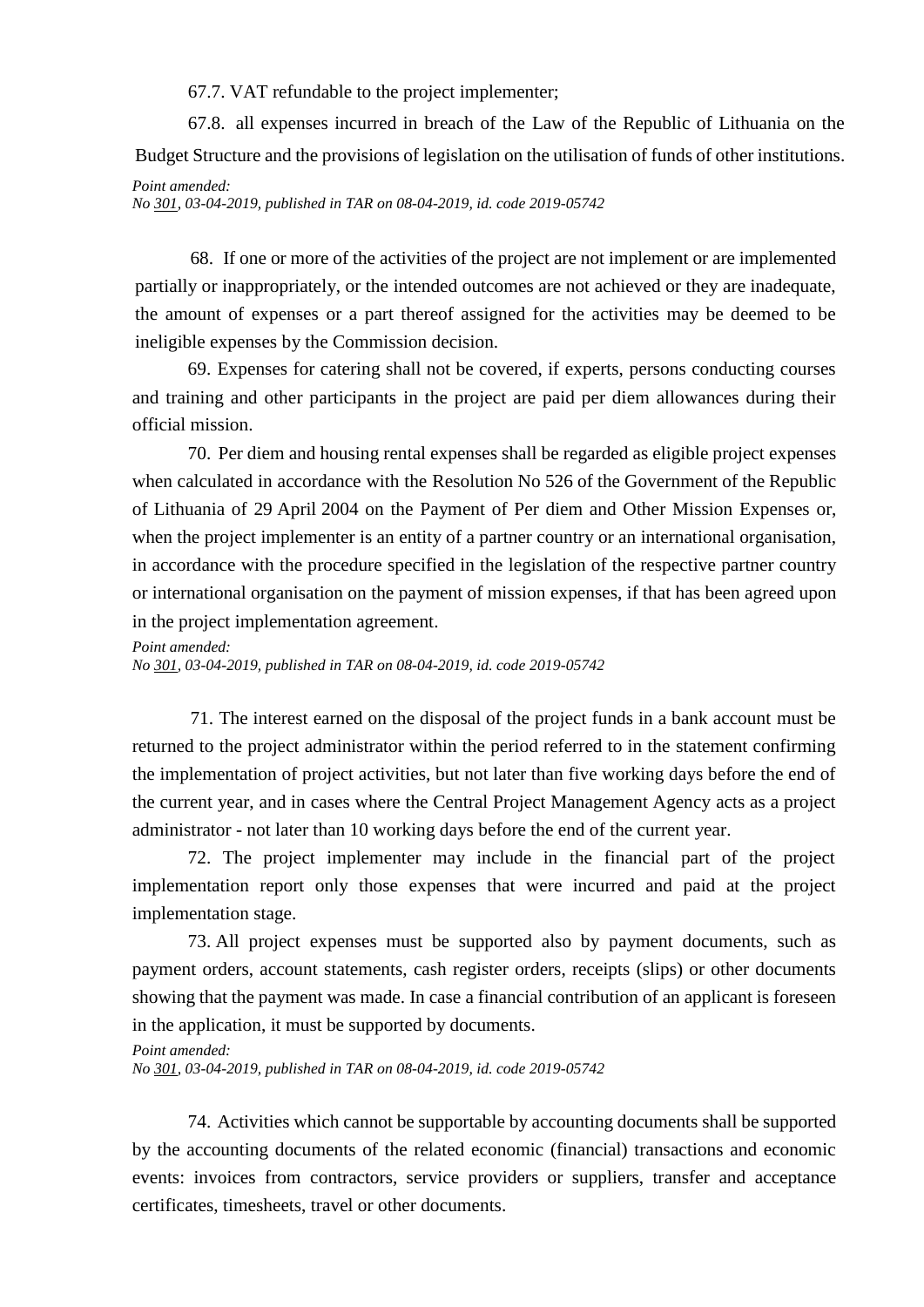75. The documents referred to in point 74 of the Description of Procedure and provided as documents supporting the payment of expenses must be signed by the project implementer or his authorised person.

76. At the request of the project administrator, the project implementer must submit the appropriate accounting documents supporting the reported expenses and revenues of the project activities.

77. If the project implementation agreement provides for an external audit, the auditor's findings and a copy of a contract with the audit company or a certified self-employed auditor shall be attached to the report.

*Point amended: No [301,](https://www.e-tar.lt/portal/legalAct.html?documentId=2076e0e059c211e98b599e654d7d03a0) 03-04-2019, published in TAR on 08-04-2019, id. code 2019-05742*

78. The project implementer must repay the unused balance of the funds to the project administrator within the time limit specified in the statement confirming the implementation of activities.

*Point amended: No [301,](https://www.e-tar.lt/portal/legalAct.html?documentId=2076e0e059c211e98b599e654d7d03a0) 03-04-2019, published in TAR on 08-04-2019, id. code 2019-05742*

# **CHAPTER V PROVISION OF DEVELOPMENT ASSISTANCE BY OTHER MEANS**

79. The institution shall provide multilateral development assistance by paying mandatory contributions and dues to the funds carrying out or coordinating development cooperation activities, as well as to international organisations and international financial institutions, including a certain share of contributions paid to the European Union budget.

80. The institution may also provide multilateral development assistance by paying voluntary contributions and dues to the funds carrying out or coordinating development cooperation activities, as well as to international organisations and international financial institutions. The decision on voluntary contributions and dues shall be taken by the head of the institution on a recommendation from the Commission.

81. The head of the institution or his authorised person shall sign agreements on the payment of voluntary contributions and dues, under which the funds allocated for development cooperation are transferred to the entities specified in point 80 of the Description of Procedure, including agreements on delegated cooperation, except when the conclusion of an agreement is governed by the procedure laid down in the Rules of Drawing up and Concluding Treaties of the Republic of Lithuania as approved by Resolution No 1179 of the Government of the Republic of Lithuania of 1 October 2001 on the Approval of the Rules of Drawing up and Concluding Treaties of the Republic of Lithuania.

### *Point amended:*

*No [301,](https://www.e-tar.lt/portal/legalAct.html?documentId=2076e0e059c211e98b599e654d7d03a0) 03-04-2019, published in TAR on 08-04-2019, id. code 2019-05742*

82. The decision to provide bilateral and multilateral development assistance by other means set out in the Law, such as technical support, delegated cooperation, participation in projects funded by international donors (such as the European Union Twinning Programme),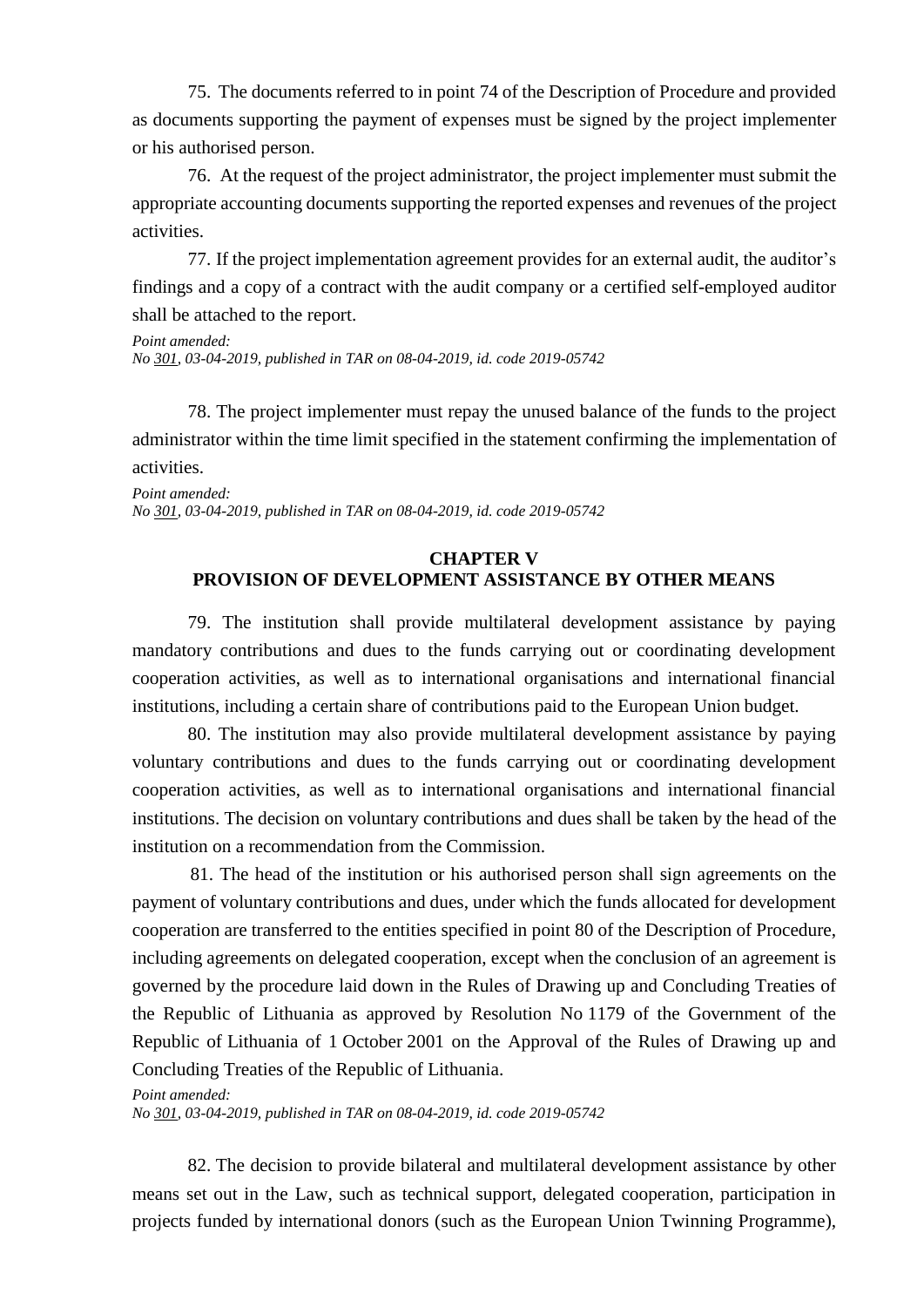support for the development of the trade system and the private sector of a partner country (including the granting of low interest loans and guarantees and participation in private sector economic entities of partner countries) and for the strengthening of the civil society, co-funding of projects and programmes as well as budget support, shall be taken by the head of the institution or his authorised person.

*Point amended:*

*No [301,](https://www.e-tar.lt/portal/legalAct.html?documentId=2076e0e059c211e98b599e654d7d03a0) 03-04-2019, published in TAR on 08-04-2019, id. code 2019-05742*

83. If the decision is taken to provide technical support to a partner country in cooperation with another institution, the institution taking the decision may conclude an agreement on the use of budget funds with another unsubordinated budgetary institution in accordance with the Procedure for the Drawing up and Implementation of the State Budget of the Republic of Lithuania and Municipal Budgets approved by the Resolution No 543 of the Government of the Republic of Lithuania of 14 May 2001 on the Approval of the Procedure for the Drawing up and Implementation of the State Budget of the Republic of Lithuania and Municipal Budgets.

84. The procedure set forth in this Chapter shall not apply where technical support is provided or co-financing is carried out under the procedure set out in Chapters III and IV of the Description of Procedure.

85. When the institution takes the decision to submit an application for participation in the implementation of a project of international donors independently or together with a natural or legal person possessing appropriate competence, it shall draft such application in cooperation with the Central Project Management Agency, except when the institution is capable of preparing the application on its own and, in case its proposal is selected, it has the capacity to ensure the administrative and financial management of the project in a more efficient way through the rational use of allocated funds.

86. The capacity to submit applications for participation in the implementation of projects of international donors in a more efficient way, through the rational use of allocated funds and to ensure the administrative and financial management of the project shall be evaluated by the institution in accordance with the following criteria:

86.1. Within the last three years, the institution has successfully drawn up at least one application for participation in the implementation of a project of international donors for the value not lower than 70 per cent of the project to be managed, and has successfully performed the administrative and financial management of this project. The project must be completed, and the administrative and financial management of the project must rely only on the capacities of the institution.

86.2. The institution has the sufficient number of qualified employees capable of ensuring the successful drawing up of the application and the financial and administrative management of the project. The number of employees and their competences shall be determined with account taken of the complexity, length and scope of the project. The institution wishing to draw up the application and ensure the financial and administrative management of the project independently must have at least one employee who during the last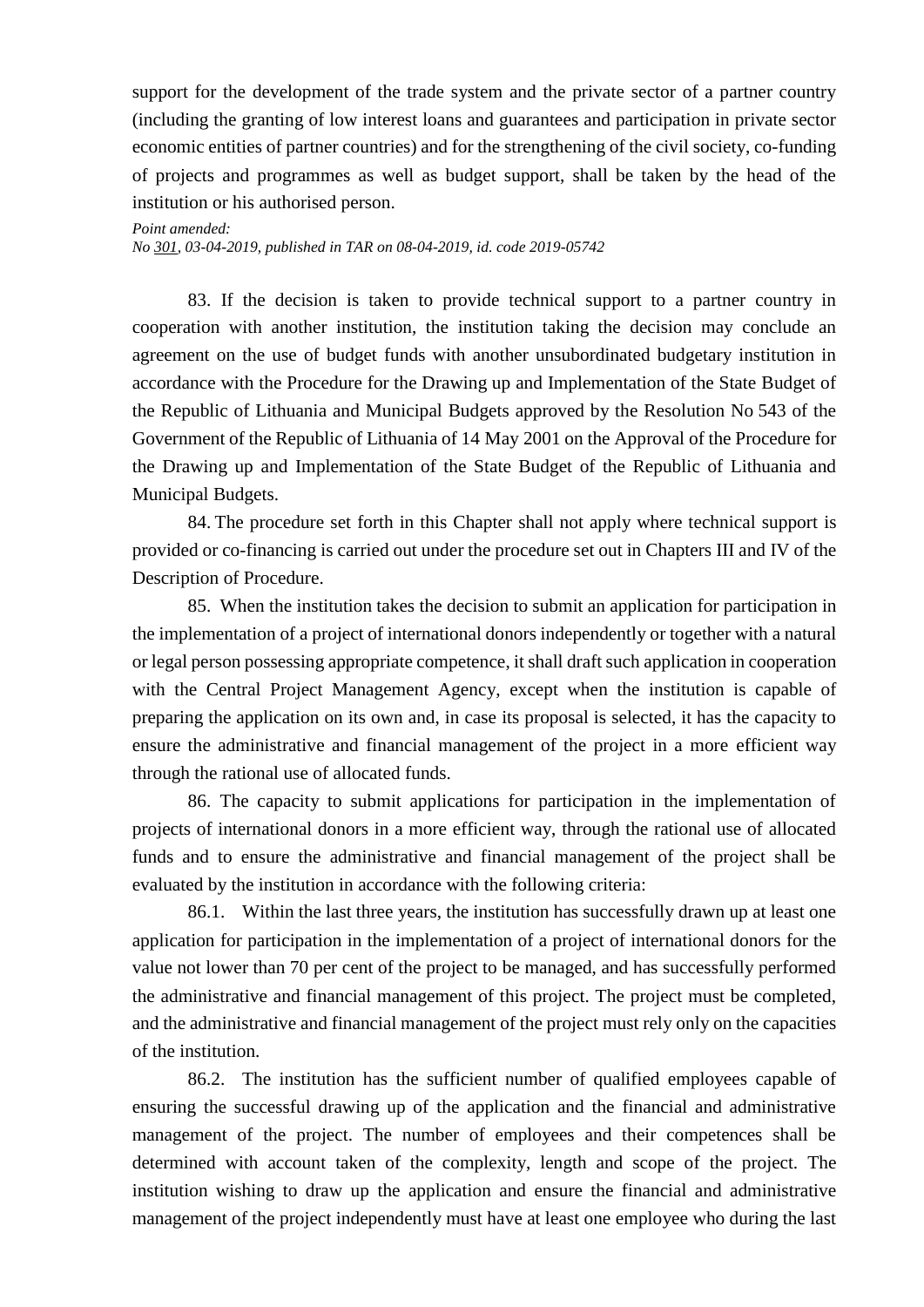three years has successfully drawn up or participated in drawing up at least one successfully prepared application for the participation in the implementation of a project of international donors and has performed the administrative and financial management of at least one project funded by international donors for the value not lower than 70 per cent of the project to be managed. The project managed by the employee should have been implemented with success.

87. Having regard to the results of evaluation, the institution shall take the decision to draw up a project application on its own if it meets the criteria of point 86 of the Description of Procedure, or draw up a project application together with the Central Project Management Agency. If the project application drawn up together with the Central Project Management Agency wins the tendering procedure of international donors, the administrative and financial management of the project shall be performed by the Central Project Management Agency.

88. Information on the evaluation results and the decision taken on the drawing up of the project application shall be provided by the institution to the Ministry of Foreign Affairs within five working days from the evaluation.

89. Payment for the administrative and financial management of projects of international donors shall be made to the Central Project Management Agency in accordance with the rules for the setting of rates as approved by the Ministry of Foreign Affairs and agreed on with the Ministry of Finance of the Republic of Lithuania.

90. The agreement of programme donors for the programmes referred to in the Law and intended for achieving particular development cooperation objectives or, where no such agreement exists, the description of the programme approved by the Government of the Republic of Lithuania shall specify which institution is to open an account for the programme funds, conclude agreements required for implementing the programme, supervise their implementation and control the utilisation of funds.

## **CHAPTER VI PROVISION OF HUMANITARIAN AID**

91. Humanitarian aid shall be provided where an appeal or request for humanitarian aid has been received from a country faced with a natural or manmade disaster (hereinafter 'disaster'), or an appeal or request to provide humanitarian aid has been announced by the United Nations or the United Nations specialised agencies, an organisation that is part of the International Red Cross and Red Crescent Movement, other international organisations or European Union institutions.

92. In providing humanitarian aid, institutions shall be guided by the Geneva Conventions of 1949 on the protection of war victims, their additional protocols of 1977 and 2005 and other international laws, Resolution No 46/182 (1991) of the United Nations General Assembly on the strengthening of the coordination of humanitarian emergency assistance of the United Nations, and the European Consensus on Humanitarian Aid (2008/C 25/01) adopted in 2008 by the Joint Statement by the Council and the Representatives of the Governments of the Member States meeting within the Council, the European Parliament and the European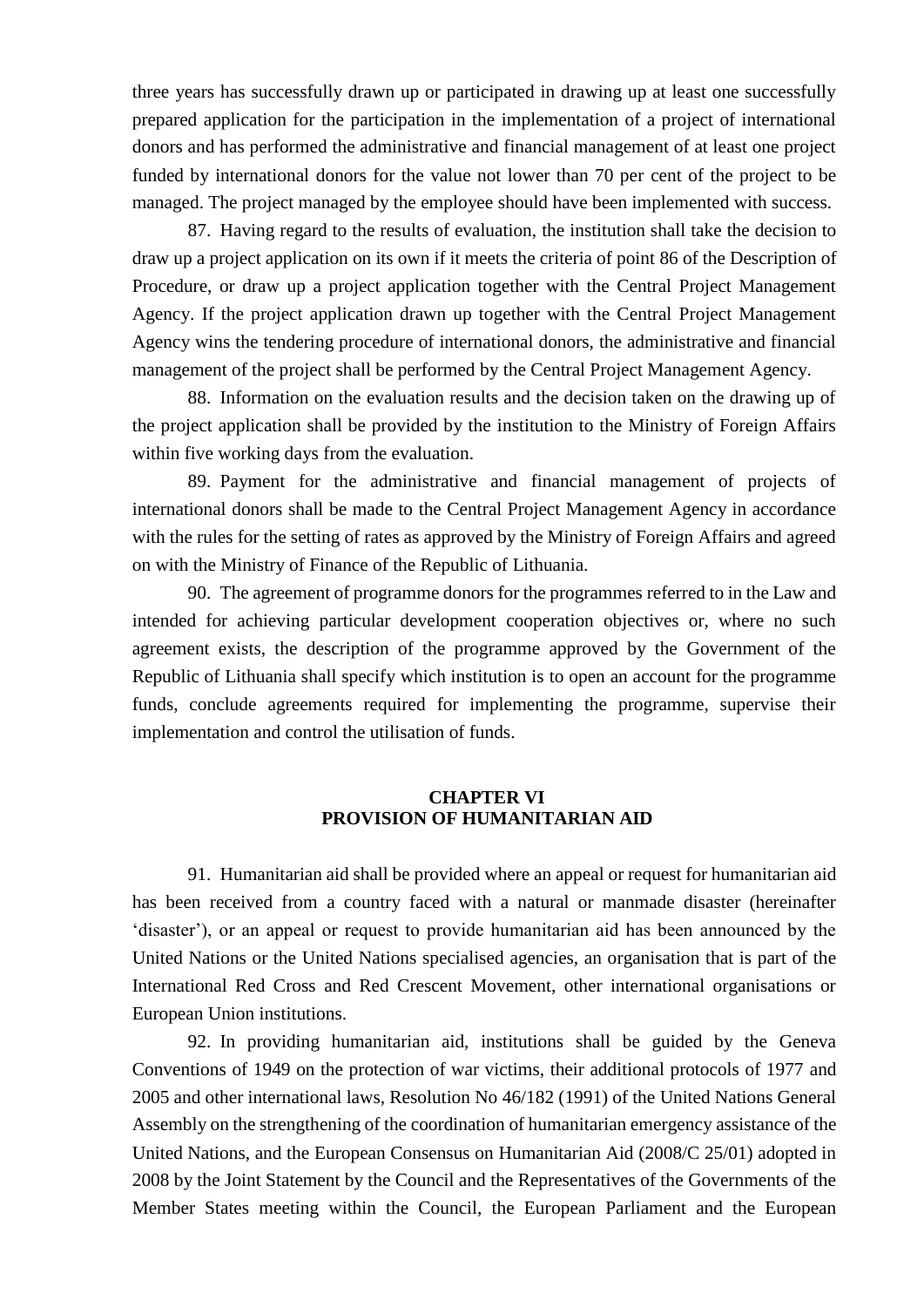## Commission.

93. When taking decisions on the provision of humanitarian aid, institutions shall be guided by the needs assessment report of international organisations or countries faced with a disaster, if drawn up, and shall take account of the recommendations and financial possibilities of the Ministry of Foreign Affairs and the scale of the disaster determined on the basis of the number of victims, injured persons, refugees and/or other people requiring assistance.

94. Institutions may provide immediate and long-term humanitarian aid by the following means:

94.1. by sending experts to countries faced with a disaster and/or allocating financing for the organisation of humanitarian aid missions;

94.2. by paying the costs of services and travel of rescuers, medical personnel and experts to/from countries faced with a disaster;

94.3. by paying the costs related to the shipment of means of transport and their crews to countries faced with a disaster for the transportation of humanitarian aid or the transfer of the population affected by a humanitarian crisis from the area affected by the crisis to another location or country;

94.4. by paying the costs of treatment and health care services;

94.5. by transferring gratuitously assets owned by the state or municipality and managed by institutions on a trust basis and intended for the provision of humanitarian aid to the ownership of international organisations, state or municipal institutions of other countries or public legal persons of other countries;

94.6. by paying cash contributions to international organisations, their agencies or European Union institutions following the decision to participate in international community initiatives and to assign funds for the prevention of humanitarian crisis, unforeseen cases of humanitarian aid provision and other joint initiatives;

94.7. by transferring funds to the accounts of countries faced with a disaster and their competent authorities, the United Nations and United Nations specialised agencies, organisations that are part of the International Red Cross and Red Crescent Movement, other international organisations or European Union institutions where an appeal or request has been received from a country faced with a disaster or such an appeal or request for the provision of humanitarian aid to a country faced with a disaster has been announced by the United Nations or the United Nations specialised agencies, an organisation that is part of the International Red Cross and Red Crescent Movement, other international organisations or European Union institutions;

94.8. municipalities may also transfer funds earmarked for humanitarian aid to the accounts of local or regional government institutions or their associations of countries faced with a disaster.

95. The institution, on receiving directly or analysing independently a publicly announced request of a country faced with a disaster from the United Nations or a United Nations specialised agency, an organisation that is part of the International Red Cross and Red Crescent Movement, another international organisation or a European Union institution for the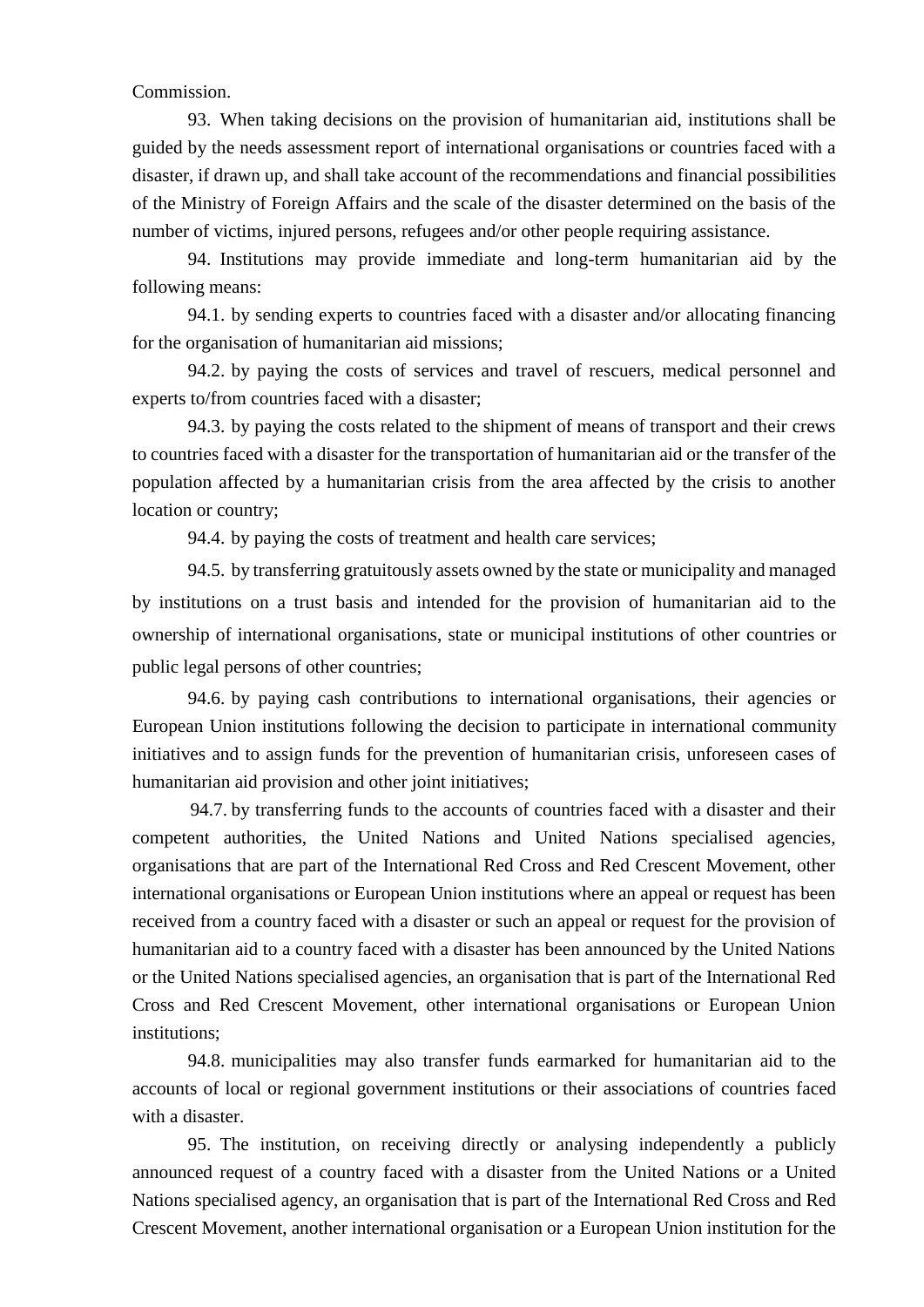provision of humanitarian aid to a country faced with a disaster, shall, within its competence, assess the justification of humanitarian aid needs.

96. If the assessment finds that the request for the provision of humanitarian aid to a country faced with a disaster is justified, the institution shall inform the Ministry of Foreign Affairs thereof in writing or by email and specify the needs of the country faced with a disaster, the type of humanitarian aid (immediate or long-term) and the possibilities of the institution to provide the requested humanitarian aid. On evaluating the information received, the Ministry of Foreign Affairs shall, within five working days from receipt of the request, make a recommendation to the institution as to the expediency of providing humanitarian aid.

97. Having regard to the criteria for the provision of humanitarian aid specified in point 93 of the Description of Procedure and the recommendation from the Ministry of Foreign Affairs, the Commission of the institution shall consider the request for the provision of humanitarian aid to the country faced with a disaster and make a recommendation to the head of the institution or his authorised person on the decision to provide humanitarian aid. The recommendation from the Commission shall specify the country faced with a disaster, the purpose of granting humanitarian aid, the possible means of providing humanitarian aid and the size of such aid, the institution, body, local or regional state institution or their association, the international organisation or agency of the affected country to which humanitarian aid is granted, and other related information.

 $97<sup>1</sup>$ . If the decision is taken to provide humanitarian aid together with another institution, in providing humanitarian aid institutions may conclude an agreement on the use of budget funds with another unsubordinated budgetary institution in accordance with the Procedure for the Drawing up and Implementation of the State Budget of the Republic of Lithuania and Municipal Budgets laid down by Resolution No 543 of the Government of the Republic of Lithuania of 14 May 2001 on the Approval of the Procedure for the Drawing up and Implementation of the State Budget of the Republic of Lithuania and Municipal Budgets. *Point inserted:*

*No [301,](https://www.e-tar.lt/portal/legalAct.html?documentId=2076e0e059c211e98b599e654d7d03a0) 03-04-2019, published in TAR on 08-04-2019, id. code 2019-05742*

98. After taking the decision to provide humanitarian aid in a way or ways stipulated in paragraph 94 of the Description of Procedure, the institution shall, no later than within three working days from the adoption of the decision, inform the Ministry of Foreign Affairs in writing or by email about the decision taken and specify the type, way and size of humanitarian aid provided, as well as other information related to the humanitarian aid provided.

99. In providing humanitarian aid, the institution shall procure goods and services in accordance with the Law of the Republic of Lithuania on Public Procurement.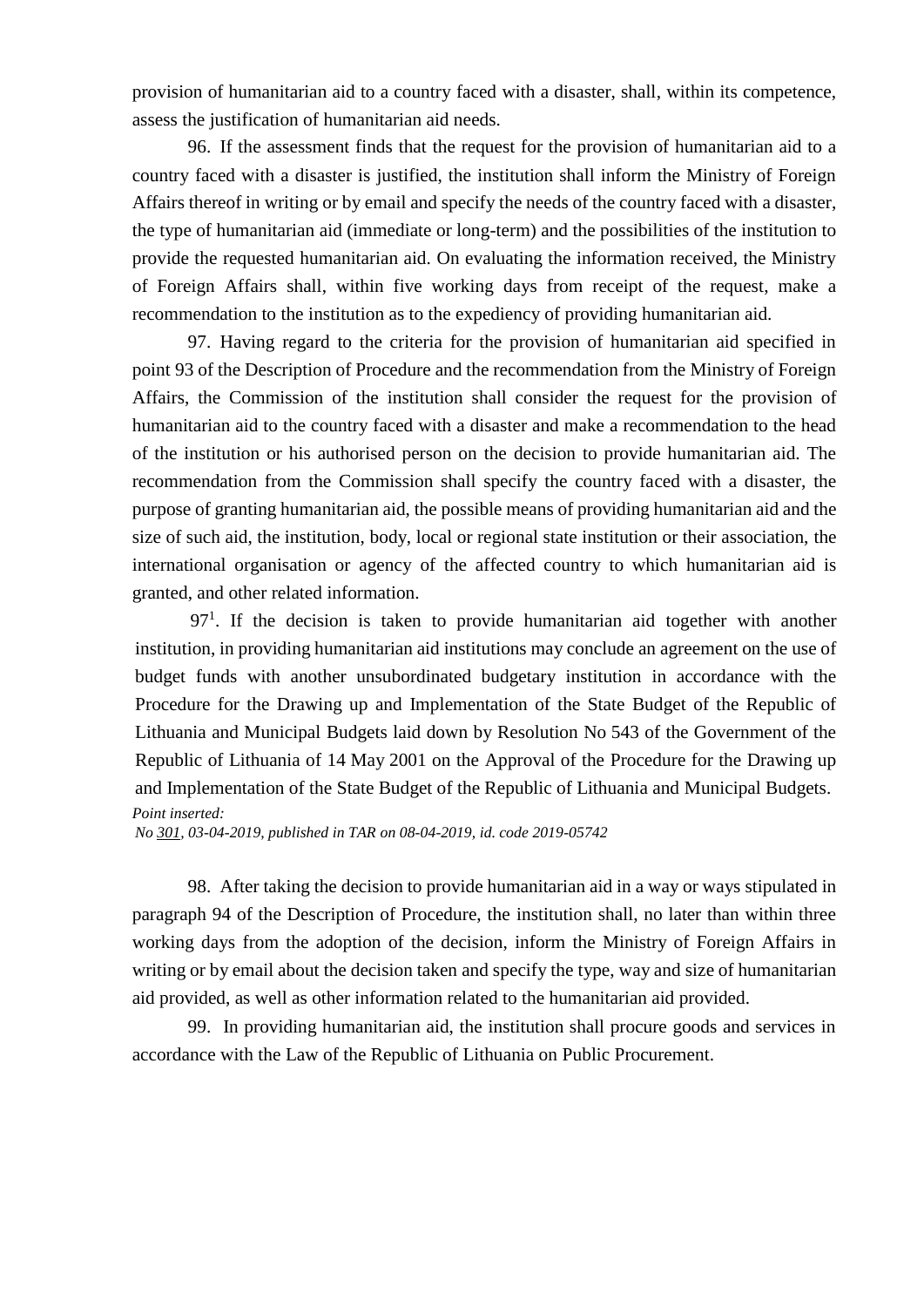## **CHAPTER VII TRANSFER OF STATE-OWNED PROPERTY MANAGED BY INSTITUTIONS ON A TRUST BASIS FOR THE PURPOSE OF DEVELOPMENT COOPERATION ACTIVITIES AND PROVISION OF HUMANITARIAN AID**

100. State-owned property intended for the purpose of development cooperation activities and managed by institutions on a trust basis may be transferred free of charge to the ownership of international organisations and state or municipal institutions or public legal persons of other countries, if it is an integral part of the project or if the gratuitous transfer of the ownership of the property in line with the Law and the Development Cooperation Policy Guidelines is effected on the basis of a reasoned request of an international organisation, a state or municipal institution or public legal person of a partner country, and the transfer of such property is necessary to ensure assistance to a specific partner country provided for in the Development Cooperation Policy Guidelines.

101. State-owned property intended for the purpose of humanitarian aid and managed by institutions on a trust basis may be transferred free of charge to the ownership of international organisations, state or municipal institutions or public legal persons of other countries, if this property is transferred free of charge on the basis of an appeal or request of a country faced with a disaster, the United Nations or a United Nations specialised agency, an organisation that is part of the International Red Cross and Red Crescent Movement, another international organisation or a European Union institution, and the transfer of such property is necessary to ensure the provision of humanitarian aid.

102. Property transfer-related issues shall be considered and recommendations to the property manager shall be provided by the Commission of the institution. The Commission may also consider and make recommendations to the property manager regarding specific property that may be intended for the use in development cooperation activities or the provision of humanitarian aid.

103. If the Commission decides to recommend to the property manager to transfer stateowned immovable or non-current tangible movable property with a residual book value of more than EUR 30 000, including amortisation and depreciation, the institution shall initiate the drafting of a relevant resolution of the Government of the Republic of Lithuania and submission thereof to the Government of the Republic of Lithuania, following the procedure prescribed by the Rules of Procedure of the Government of the Republic of Lithuania, approved by Resolution No 728 of the Government of the Republic of Lithuania of 11 August 1994 on the Approval of the Rules of Procedure of the Government of the Republic of Lithuania.

104. The draft resolution of the Government of the Republic of Lithuania or draft decision of the property manager on the transfer of property for the purpose of development cooperation assistance or provision of humanitarian aid shall be agreed with:

104.1. the founder of the institution transferring the property (except in case of institutions where the founder is the Seimas of the Republic of Lithuania or the Government of the Republic of Lithuania) or the institution authorised to perform the functions of the founder;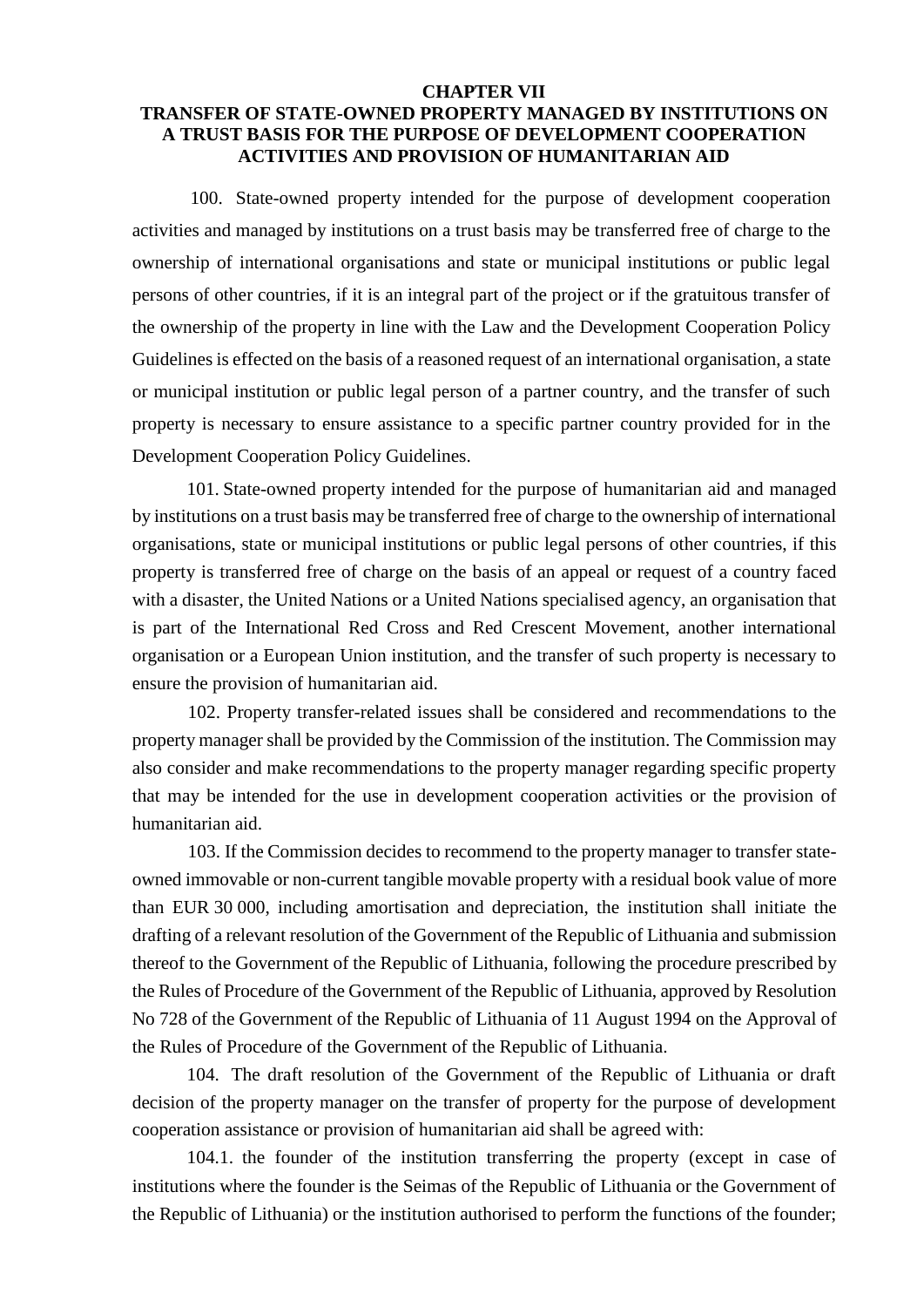104.2. the Ministry of Education and Science of the Republic of Lithuania if property managed by state science and educational institutions on a trust basis is being transferred.

105. The proposed draft resolution of the Government of the Republic of Lithuania or draft decision of the state property manager on the transfer of property for the purpose of development cooperation activities or the provision of humanitarian aid shall be accompanied by:

105.1.a reasoned request of an international organisation, a state or municipal institution or public legal person of a partner country to transfer state-owned immovable or non-current tangible movable property or current assets, or an appeal for the provision of humanitarian aid;

105.2. the decision of the Commission of the institution to recommend the transfer of property recorded in the minutes;

105.3. for movable non-current property and short-term tangible property subject to transfer, the list of the property to be transferred approved by the head of the institution managing the property on a trust basis; the list must be executed as an annex to the resolution of the Government of the Republic of Lithuania or the decision of the property manager, and must specify:

105.3.1. the acquisition value (if any) of the unit of property;

105.3.2. the residual value of the unit of movable non-current tangible property;

105.3.3. the total value of property subject to transfer (residual value of movable noncurrent tangible property and acquisition value of movable current tangible property);

105.4. other data identifying movable non-current and current tangible property;

105.5. information extracts from the central database of the Real Estate Register when immovable property is transferred and copies of the files of the Real Estate Cadastre when an immovable item is transferred;

105.6. the statements of agreement indicated in points 104.1 and 104.2 of the Description of Procedure.

106. The property manager or his authorised person and the recipient of the transferred property or his authorised person shall, within 15 working days from the entry into force of the resolution of the Government of the Republic of Lithuania or signature of the decision by the property manager, sign a transfer and acceptance certificate for the transfer of state-owned movable and immovable property intended for development cooperation activities or the provision of humanitarian aid.

107. When supervising the implementation of the procedure for the transfer of stateowned property intended for the development cooperation activities and the provision of humanitarian aid, the Ministry of Foreign Affairs shall collect and store information about the property transferred by institutions (the institution transferring the property, the entity receiving the property, the property value and date of transfer).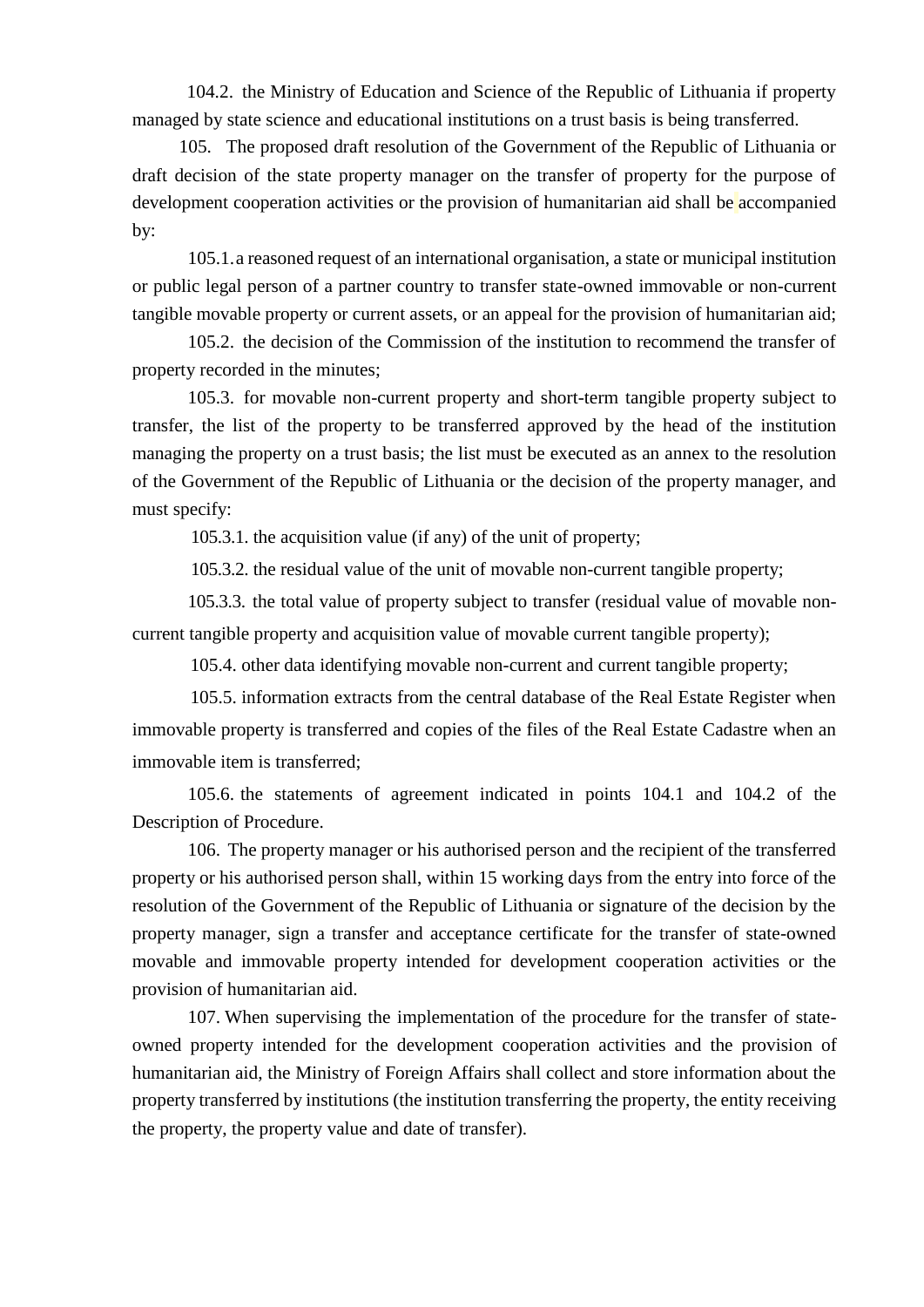### **CHAPTER VIII**

# **PUBLIC INFORMATION ON DEVELOPMENT COOPERATION ACTIVITIES AND PROVISION OF HUMANITARIAN AID**

108. Institutions shall publish information on development cooperation activities and the provision of humanitarian aid on their websites, as well as use other media outlets.

109. Institutions providing bilateral development assistance in accordance with Chapters III and IV of the Description of Procedure shall publish information on a project being implemented only after the signature of the project implementation agreement.

*Point amended:*

*No [301,](https://www.e-tar.lt/portal/legalAct.html?documentId=2076e0e059c211e98b599e654d7d03a0) 03-04-2019, published in TAR on 08-04-2019, id. code 2019-05742*

110. When bilateral development assistance in accordance with Chapters III and IV of the Description of Procedure is provided, project implementation agreement must indicate that the project implementer or the institution providing development cooperation assistance shall, after the signature of the agreement, publish information on projects being implemented or assistance provided on its websites and also, where possible, shall publish such information in other media outlets and in a partner country as well as ensure visibility of the institution in the project by other means.

*Point amended: No [301,](https://www.e-tar.lt/portal/legalAct.html?documentId=2076e0e059c211e98b599e654d7d03a0) 03-04-2019, published in TAR on 08-04-2019, id. code 2019-05742*

111. The Commission may decide not to publish information on applications concerning democracy promotion projects, concepts, activities, project implementers and funds, the publication of which could have a negative impact on their implementation or project implementers and also cause undesirable effects after their implementation.

112. Institutions carrying out development cooperation activities and/or providing humanitarian aid shall, by 31 January of each year, provide the Ministry of Foreign Affairs with information on development cooperation assistance and/or humanitarian aid provided in the previous calendar year, including information on the property transferred.

113.The Ministry of Foreign Affairs shall summarise the information received from institutions and publish it on its website by 1 March of each year.

\_\_\_\_\_\_\_\_\_\_\_\_\_\_\_\_\_\_\_\_\_\_\_\_\_\_\_\_

#### **Amendments:**

*Amendments to the Annex:*

*TAR note. The provisions of the new version of the Description of Procedure for the Implementation of Development Cooperation Activities and Provision of Humanitarian Aid by State and Municipal Institutions and Agencies approved by this Resolution shall apply to development cooperation projects started and not completed by the entry into force of this Resolution to the extent they do not contradict the provisions of the implementation agreements. No [129,](https://www.e-tar.lt/portal/legalAct.html?documentId=28eeb270fe6611e68034be159a964f47) 22-02-2017, published in TAR on 01-03-2017, id. code 2017-03408*